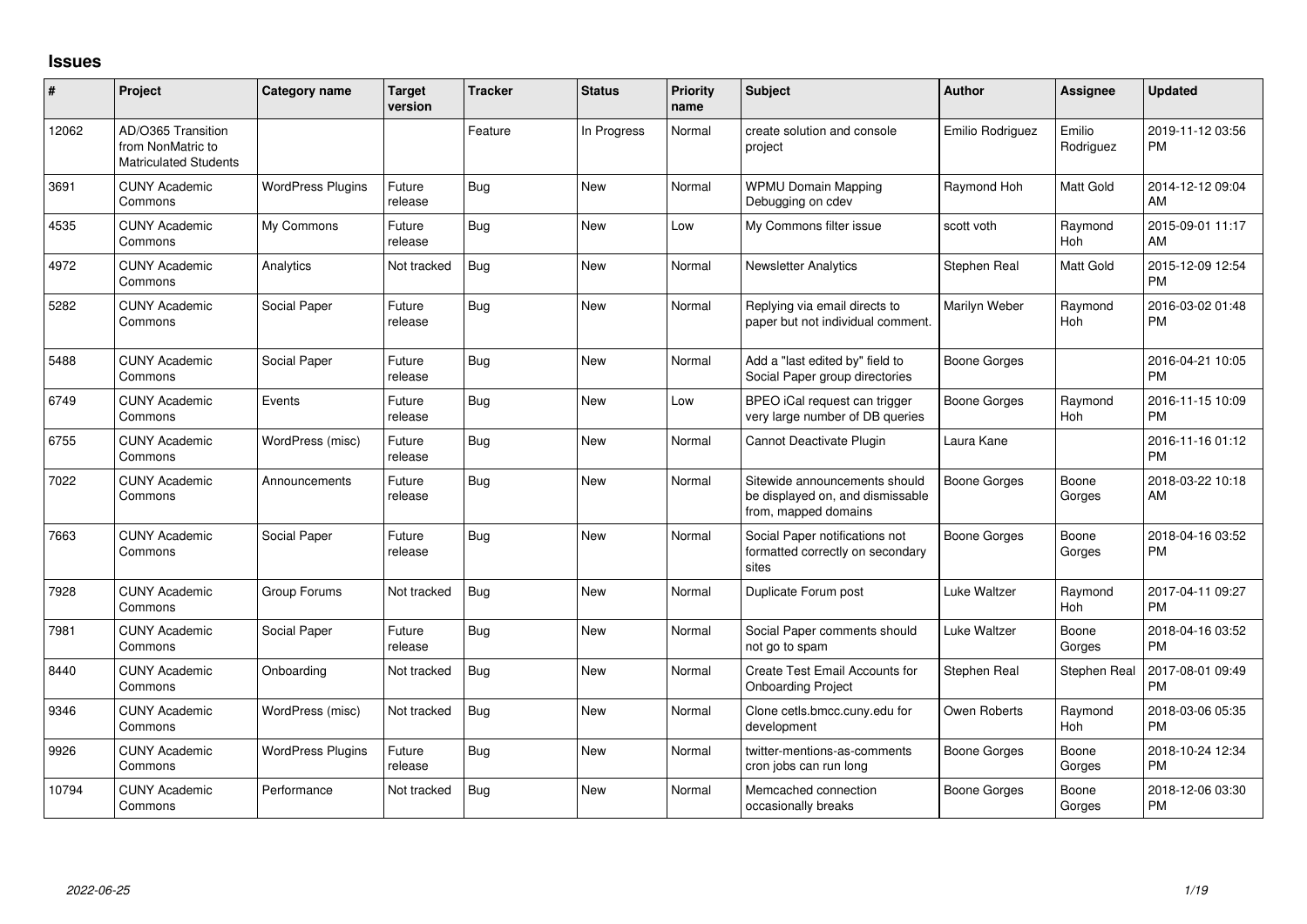| #     | <b>Project</b>                  | Category name            | <b>Target</b><br>version | <b>Tracker</b> | <b>Status</b> | <b>Priority</b><br>name | Subject                                                                                                      | <b>Author</b>           | <b>Assignee</b> | <b>Updated</b>                |
|-------|---------------------------------|--------------------------|--------------------------|----------------|---------------|-------------------------|--------------------------------------------------------------------------------------------------------------|-------------------------|-----------------|-------------------------------|
| 11024 | <b>CUNY Academic</b><br>Commons | WordPress (misc)         | Future<br>release        | <b>Bug</b>     | <b>New</b>    | Normal                  | Subsites should not show "you<br>should update your .htaccess<br>now" notice after permalink<br>setting save | <b>Boone Gorges</b>     |                 | 2019-01-28 01:35<br><b>PM</b> |
| 11243 | <b>CUNY Academic</b><br>Commons | BuddyPress (misc)        | Future<br>release        | Bug            | <b>New</b>    | Normal                  | Audit bp-custom.php                                                                                          | Raymond Hoh             | Raymond<br>Hoh  | 2022-04-26 11:59<br>AM        |
| 11392 | <b>CUNY Academic</b><br>Commons |                          | Future<br>release        | <b>Bug</b>     | <b>New</b>    | Normal                  | Migrate users away from<br><b>StatPress</b>                                                                  | <b>Boone Gorges</b>     |                 | 2019-04-23 03:53<br><b>PM</b> |
| 11879 | <b>CUNY Academic</b><br>Commons |                          | Not tracked              | <b>Bug</b>     | <b>New</b>    | Normal                  | Hypothesis comments appearing<br>on multiple, different pdfs across<br>blogs                                 | Laurie Hurson           | Laurie Hurson   | 2019-09-19 02:39<br><b>PM</b> |
| 12438 | <b>CUNY Academic</b><br>Commons | Courses                  | Not tracked              | Bug            | <b>New</b>    | Normal                  | Site appearing twice                                                                                         | Laurie Hurson           | Boone<br>Gorges | 2020-02-18 01:34<br><b>PM</b> |
| 12573 | <b>CUNY Academic</b><br>Commons | <b>WordPress Plugins</b> | Future<br>release        | Bug            | <b>New</b>    | Normal                  | <b>CommentPress Core Issues</b>                                                                              | scott voth              |                 | 2020-03-24 04:32<br><b>PM</b> |
| 13331 | <b>CUNY Academic</b><br>Commons | Site cloning             | Future<br>release        | <b>Bug</b>     | <b>New</b>    | Normal                  | Combine Site Template and<br>Clone operations                                                                | <b>Boone Gorges</b>     | Jeremy Felt     | 2021-11-19 12:39<br><b>PM</b> |
| 13430 | <b>CUNY Academic</b><br>Commons | Reply By Email           | Not tracked              | <b>Bug</b>     | New           | Normal                  | Delay in RBE                                                                                                 | Luke Waltzer            | Raymond<br>Hoh  | 2020-10-13 11:16<br>AM        |
| 13457 | <b>CUNY Academic</b><br>Commons | Group Forums             | 2.0.2                    | <b>Bug</b>     | New           | High                    | Forum post not sending<br>notifications                                                                      | Filipa Calado           | Raymond<br>Hoh  | 2022-06-14 11:36<br>AM        |
| 13949 | <b>CUNY Academic</b><br>Commons |                          | Not tracked              | <b>Bug</b>     | New           | Normal                  | Continued debugging of runaway<br>MySQL connections                                                          | Matt Gold               | Boone<br>Gorges | 2021-09-14 10:42<br>AM        |
| 14496 | <b>CUNY Academic</b><br>Commons | Domain Mapping           | Future<br>release        | <b>Bug</b>     | <b>New</b>    | Normal                  | Mapped domain SSO uses<br>third-party cookies                                                                | Raymond Hoh             | Raymond<br>Hoh  | 2021-05-24 04:03<br><b>PM</b> |
| 14792 | <b>CUNY Academic</b><br>Commons |                          |                          | <b>Bug</b>     | <b>New</b>    | Normal                  | Inconsistent email notifications<br>from gravity forms                                                       | Raffi<br>Khatchadourian |                 | 2021-10-04 01:50<br><b>PM</b> |
| 14908 | <b>CUNY Academic</b><br>Commons | Performance              |                          | <b>Bug</b>     | New           | Normal                  | Stale object cache on cdev                                                                                   | Raymond Hoh             | Boone<br>Gorges | 2021-12-07 09:45<br>AM        |
| 14936 | <b>CUNY Academic</b><br>Commons |                          |                          | Bug            | <b>New</b>    | Normal                  | Commons websites blocked by<br>SPS campus network                                                            | Laurie Hurson           |                 | 2021-11-03 03:57<br><b>PM</b> |
| 14940 | <b>CUNY Academic</b><br>Commons |                          |                          | Bug            | New           | Normal                  | Discrepancy between Commons<br>profile "sites" and actual # of sites                                         | Laurie Hurson           |                 | 2021-11-08 11:09<br>AM        |
| 14987 | <b>CUNY Academic</b><br>Commons | <b>WordPress Plugins</b> | Future<br>release        | <b>Bug</b>     | New           | Normal                  | Elementor update causes<br>database freeze-up                                                                | Boone Gorges            | Boone<br>Gorges | 2021-11-29 12:02<br><b>PM</b> |
| 15757 | <b>CUNY Academic</b><br>Commons |                          |                          | Bug            | <b>New</b>    | Normal                  | Members # do not match                                                                                       | Laurie Hurson           |                 | 2022-03-30 04:52<br><b>PM</b> |
| 16177 | <b>CUNY Academic</b><br>Commons | Reply By Email           |                          | <b>Bug</b>     | <b>New</b>    | Normal                  | Switch to Inbound mode for RBE                                                                               | Raymond Hoh             | Raymond<br>Hoh  | 2022-05-30 04:32<br>PM        |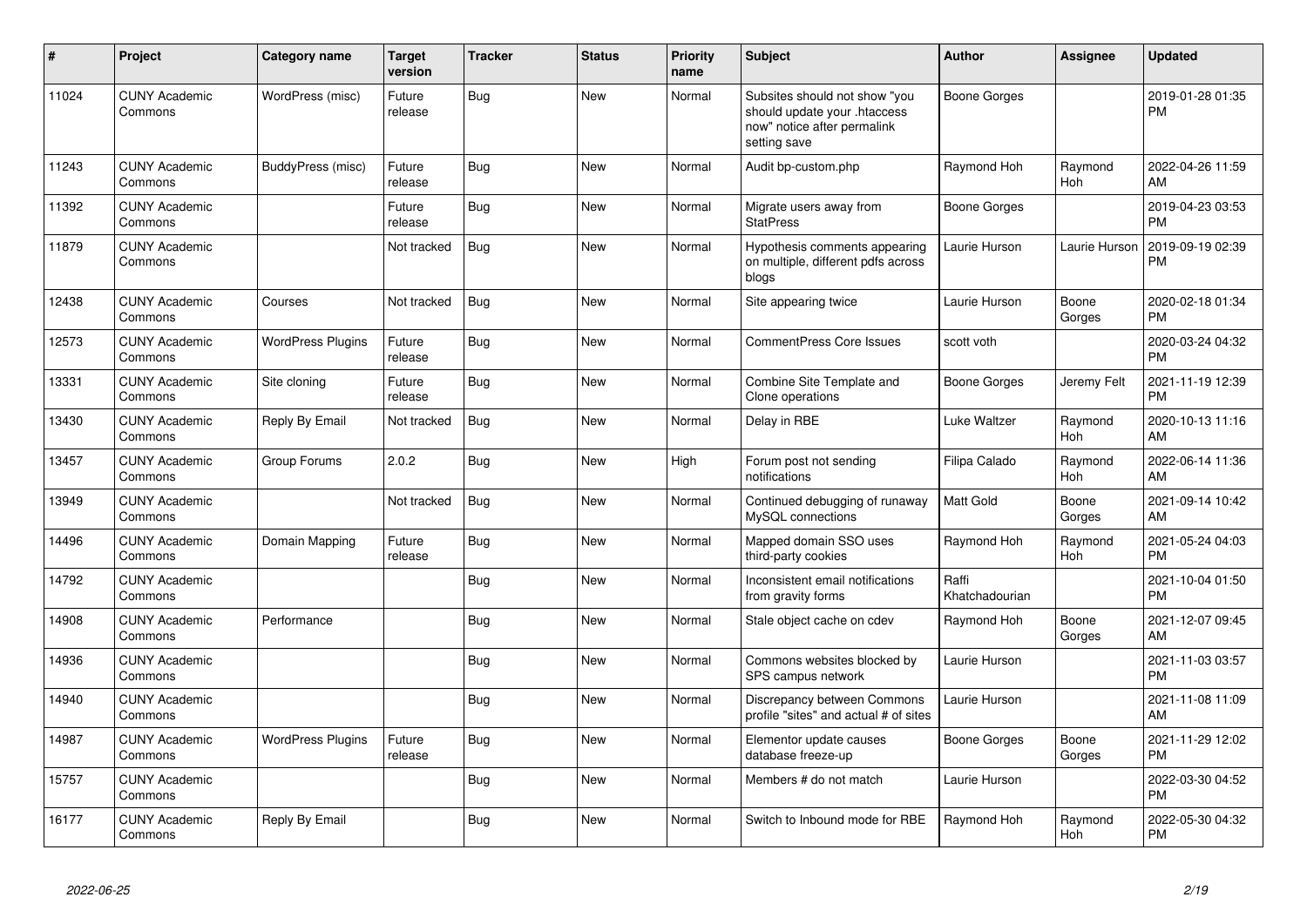| #     | Project                         | <b>Category name</b>     | <b>Target</b><br>version | <b>Tracker</b> | <b>Status</b> | <b>Priority</b><br>name | <b>Subject</b>                                                                                                                                            | Author                  | <b>Assignee</b>     | <b>Updated</b>                |
|-------|---------------------------------|--------------------------|--------------------------|----------------|---------------|-------------------------|-----------------------------------------------------------------------------------------------------------------------------------------------------------|-------------------------|---------------------|-------------------------------|
| 16199 | <b>CUNY Academic</b><br>Commons | <b>Directories</b>       | 2.0.2                    | Bug            | <b>New</b>    | Normal                  | Removed "Semester" Filter from<br><b>Courses Directory</b>                                                                                                | Laurie Hurson           | Boone<br>Gorges     | 2022-06-14 11:36<br>AM        |
| 16255 | <b>CUNY Academic</b><br>Commons | WordPress (misc)         |                          | <b>Bug</b>     | <b>New</b>    | Normal                  | Need to define 'MULTISITE'<br>constant in wp-config.php                                                                                                   | Raymond Hoh             |                     | 2022-06-19 09:31<br>AM        |
| 16294 | <b>CUNY Academic</b><br>Commons |                          |                          | Bug            | New           | Urgent                  | CAC is down                                                                                                                                               | Raffi<br>Khatchadourian |                     | 2022-06-24 02:36<br><b>PM</b> |
| 308   | <b>CUNY Academic</b><br>Commons | Registration             | Future<br>release        | Feature        | New           | Normal                  | Group recommendations for<br>signup process                                                                                                               | Boone Gorges            | Samantha<br>Raddatz | 2015-11-09 05:07<br><b>PM</b> |
| 364   | <b>CUNY Academic</b><br>Commons | <b>WordPress Plugins</b> | Future<br>release        | Feature        | New           | Normal                  | <b>Bulletin Board</b>                                                                                                                                     | Matt Gold               |                     | 2015-01-05 08:50<br>PM        |
| 1166  | <b>CUNY Academic</b><br>Commons | <b>Email Invitations</b> | Future<br>release        | Feature        | <b>New</b>    | Low                     | Better organizational tools for<br>Sent Invites                                                                                                           | <b>Boone Gorges</b>     | Boone<br>Gorges     | 2015-11-09 06:02<br><b>PM</b> |
| 1167  | <b>CUNY Academic</b><br>Commons | <b>Email Invitations</b> | Future<br>release        | Feature        | New           | Low                     | Allow email invitations to be<br>resent                                                                                                                   | <b>Boone Gorges</b>     | Boone<br>Gorges     | 2015-11-12 12:53<br>AM        |
| 2753  | <b>CUNY Academic</b><br>Commons | <b>Public Portfolio</b>  | Future<br>release        | Feature        | <b>New</b>    | Normal                  | Create actual actual tagification in<br>academic interests and other<br>fields                                                                            | Micki Kaufman           | Boone<br>Gorges     | 2015-01-05 08:52<br><b>PM</b> |
| 3048  | <b>CUNY Academic</b><br>Commons | <b>Public Portfolio</b>  | Future<br>release        | Feature        | <b>New</b>    | Low                     | Images for rich text profile fields                                                                                                                       | <b>Boone Gorges</b>     | Boone<br>Gorges     | 2014-02-19 12:56<br><b>PM</b> |
| 3580  | <b>CUNY Academic</b><br>Commons | Group Blogs              | Future<br>release        | Feature        | <b>New</b>    | Normal                  | Multiple blogs per group                                                                                                                                  | <b>Boone Gorges</b>     | Boone<br>Gorges     | 2018-02-20 02:02<br><b>PM</b> |
| 3615  | <b>CUNY Academic</b><br>Commons | Redmine                  | Not tracked              | Feature        | <b>New</b>    | Low                     | Create Redmine issues via email                                                                                                                           | Dominic Giglio          | Boone<br>Gorges     | 2017-11-16 11:36<br>AM        |
| 3657  | <b>CUNY Academic</b><br>Commons | WordPress (misc)         | Not tracked              | Feature        | New           | Normal                  | Create alert for GC email<br>addresses                                                                                                                    | Matt Gold               | Matt Gold           | 2016-04-14 11:29<br><b>PM</b> |
| 4481  | <b>CUNY Academic</b><br>Commons | Events                   | Future<br>release        | Feature        | <b>New</b>    | Normal                  | Group admins/mods should have<br>the ability to unlink an event from<br>the group                                                                         | <b>Boone Gorges</b>     | Boone<br>Gorges     | 2017-04-24 03:53<br><b>PM</b> |
| 4635  | <b>CUNY Academic</b><br>Commons | Authentication           | Future<br>release        | Feature        | <b>New</b>    | Normal                  | Allow non-WP authentication                                                                                                                               | Boone Gorges            | Sonja Leix          | 2019-03-01 02:05<br><b>PM</b> |
| 5050  | <b>CUNY Academic</b><br>Commons | Social Paper             | Future<br>release        | Feature        | <b>New</b>    | Low                     | Making comments visible in SP<br>editing mode (SP suggestion #1)                                                                                          | Marilyn Weber           | Samantha<br>Raddatz | 2019-09-17 11:10<br><b>PM</b> |
| 5052  | <b>CUNY Academic</b><br>Commons | Social Paper             | Future<br>release        | Feature        | New           | Low                     | Sentence by sentence or line by<br>line comments (SP suggestion #3)                                                                                       | Marilyn Weber           | Boone<br>Gorges     | 2016-02-11 10:24<br>PM        |
| 5053  | <b>CUNY Academic</b><br>Commons | Social Paper             | Future<br>release        | Feature        | New           | Low                     | Scrollable menu to add readers<br>(SP suggestion #4)                                                                                                      | Marilyn Weber           | Samantha<br>Raddatz | 2016-04-21 05:21<br><b>PM</b> |
| 5058  | <b>CUNY Academic</b><br>Commons | Social Paper             | Future<br>release        | Feature        | New           | Low                     | Can there be a clearer signal that $ $<br>even when comments have<br>already been made you add<br>comments by clicking on the side?<br>(SP suggestion #5) | Marilyn Weber           | Samantha<br>Raddatz | 2016-02-11 10:24<br>PM        |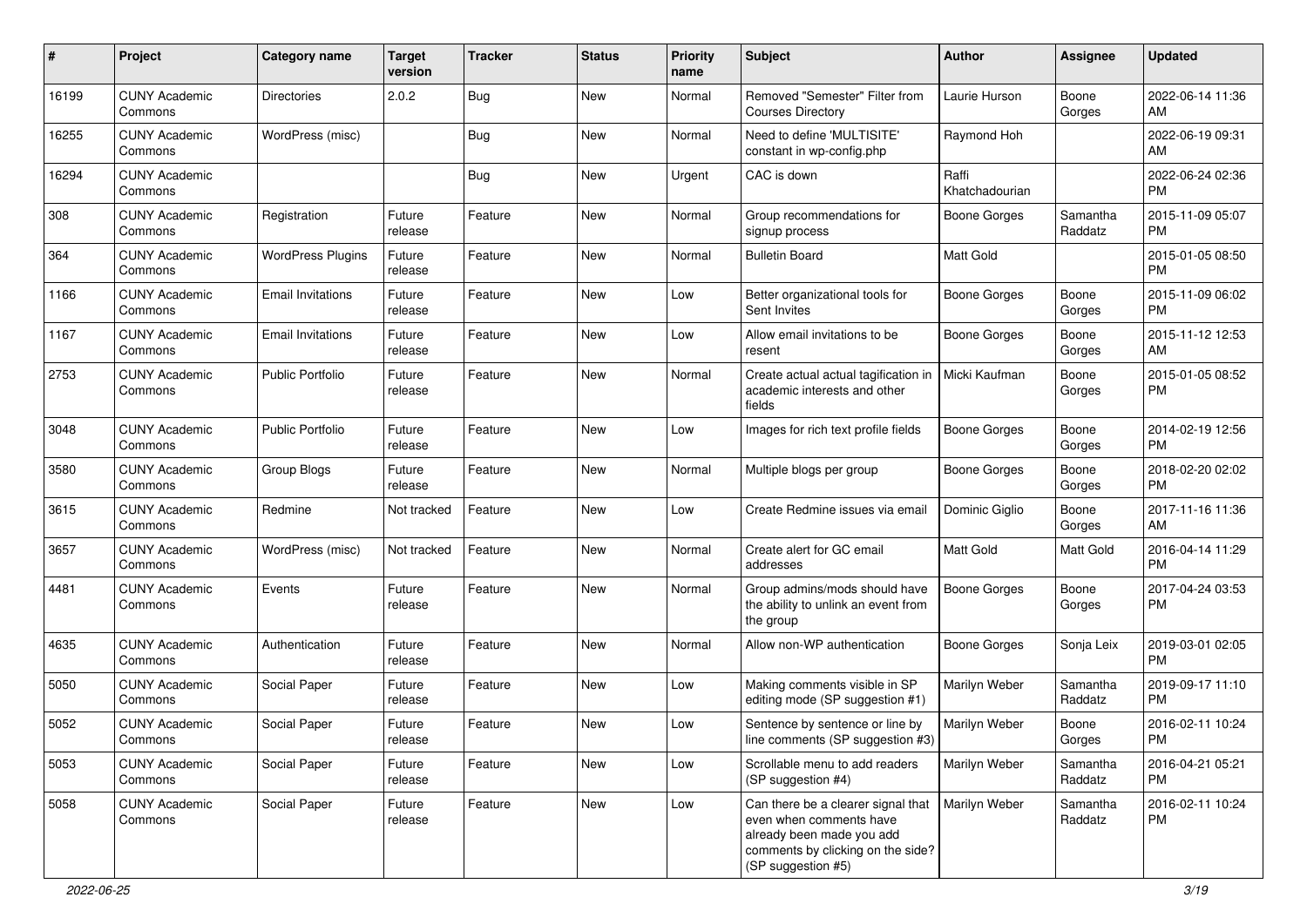| $\#$  | <b>Project</b>                  | Category name              | <b>Target</b><br>version | <b>Tracker</b> | <b>Status</b> | <b>Priority</b><br>name | <b>Subject</b>                                                                                                                               | Author                  | Assignee            | <b>Updated</b>                |
|-------|---------------------------------|----------------------------|--------------------------|----------------|---------------|-------------------------|----------------------------------------------------------------------------------------------------------------------------------------------|-------------------------|---------------------|-------------------------------|
| 5199  | <b>CUNY Academic</b><br>Commons | Social Paper               | Future<br>release        | Feature        | <b>New</b>    | Normal                  | add tables to the SP editor                                                                                                                  | Marilyn Weber           |                     | 2016-10-24 11:27<br>AM        |
| 5205  | <b>CUNY Academic</b><br>Commons | Social Paper               | Future<br>release        | Feature        | <b>New</b>    | Normal                  | Social Paper folders                                                                                                                         | Marilyn Weber           |                     | 2016-02-11 10:24<br><b>PM</b> |
| 5397  | <b>CUNY Academic</b><br>Commons | Social Paper               | Future<br>release        | Feature        | <b>New</b>    | Normal                  | frustrating to have to<br>enable/disable in SP                                                                                               | Marilyn Weber           | Samantha<br>Raddatz | 2016-04-20 03:39<br><b>PM</b> |
| 5489  | <b>CUNY Academic</b><br>Commons | Social Paper               | Future<br>release        | Feature        | <b>New</b>    | Normal                  | Asc/desc sorting for Social Paper<br>directories                                                                                             | <b>Boone Gorges</b>     |                     | 2016-04-21 10:06<br><b>PM</b> |
| 5679  | <b>CUNY Academic</b><br>Commons | Analytics                  | Not tracked              | Feature        | <b>New</b>    | Normal                  | Logged In Users for GA                                                                                                                       | <b>Valerie Townsend</b> | Valerie<br>Townsend | 2016-06-11 09:49<br>AM        |
| 5992  | <b>CUNY Academic</b><br>Commons | <b>Email Notifications</b> | Future<br>release        | Feature        | <b>New</b>    | Normal                  | Changing the From line of<br>autogenerated blog emails                                                                                       | Marilyn Weber           |                     | 2018-09-27 05:19<br><b>PM</b> |
| 6078  | <b>CUNY Academic</b><br>Commons | Blogs (BuddyPress)         | Future<br>release        | Feature        | <b>New</b>    | Normal                  | <b>Explore Adding Network Blog</b><br>Metadata Plugin                                                                                        | Luke Waltzer            | Luke Waltzer        | 2016-10-11 10:29<br><b>PM</b> |
| 6332  | <b>CUNY Academic</b><br>Commons | WordPress (misc)           | Future<br>release        | Feature        | <b>New</b>    | Normal                  | Allow uploaded files to be marked<br>as private in an ad hoc way                                                                             | <b>Boone Gorges</b>     |                     | 2016-10-17 11:41<br><b>PM</b> |
| 6389  | <b>CUNY Academic</b><br>Commons | <b>BuddyPress Docs</b>     | Future<br>release        | Feature        | <b>New</b>    | Low                     | Make Discussion Area Visible<br>When Editing a Doc                                                                                           | Luke Waltzer            | Boone<br>Gorges     | 2016-10-21 04:16<br><b>PM</b> |
| 8211  | <b>CUNY Academic</b><br>Commons | <b>WordPress Themes</b>    | Future<br>release        | Feature        | <b>New</b>    | Normal                  | Theme Suggestions: Material<br>Design-Inspired Themes                                                                                        | Margaret Galvan         | Margaret<br>Galvan  | 2017-08-07 02:48<br><b>PM</b> |
| 8498  | <b>CUNY Academic</b><br>Commons | <b>WordPress Plugins</b>   | Future<br>release        | Feature        | <b>New</b>    | Low                     | <b>Gravity Forms Email Users</b>                                                                                                             | Raffi<br>Khatchadourian | Matt Gold           | 2017-10-13 12:58<br><b>PM</b> |
| 8835  | <b>CUNY Academic</b><br>Commons | <b>Blogs (BuddyPress)</b>  | Future<br>release        | Feature        | <b>New</b>    | Normal                  | Extend cuny.is shortlinks to sites                                                                                                           | Luke Waltzer            | Boone<br>Gorges     | 2022-04-26 11:59<br>AM        |
| 9420  | <b>CUNY Academic</b><br>Commons | cuny.is                    | Not tracked              | Feature        | <b>New</b>    | Normal                  | Request for http://cuny.is/streams                                                                                                           | Raffi<br>Khatchadourian | Marilyn<br>Weber    | 2018-04-02 10:08<br>AM        |
| 9643  | <b>CUNY Academic</b><br>Commons | Publicity                  | Not tracked              | Feature        | <b>New</b>    | Normal                  | Create a page on the Commons<br>for logos etc.                                                                                               | Stephen Real            | Stephen Real        | 2018-04-24 10:53<br>AM        |
| 9720  | <b>CUNY Academic</b><br>Commons | Authentication             | Future<br>release        | Feature        | <b>New</b>    | Normal                  | The Commons should be an<br>oAuth provider                                                                                                   | Boone Gorges            |                     | 2019-03-01 02:04<br><b>PM</b> |
| 9908  | <b>CUNY Academic</b><br>Commons |                            | Not tracked              | Feature        | <b>New</b>    | Normal                  | Is it possible to send email<br>updates to users (or an email<br>address not on the list) for only a<br>single page AFTER being<br>prompted? | <b>Michael Shields</b>  | scott voth          | 2018-06-11 01:34<br><b>PM</b> |
| 10226 | <b>CUNY Academic</b><br>Commons | Courses                    | Future<br>release        | Feature        | <b>New</b>    | Normal                  | Add "My Courses" to drop down<br>list                                                                                                        | scott voth              | Boone<br>Gorges     | 2021-11-19 12:42<br><b>PM</b> |
| 10354 | <b>CUNY Academic</b><br>Commons | <b>Public Portfolio</b>    | Future<br>release        | Feature        | <b>New</b>    | Normal                  | Opt out of Having a Profile Page                                                                                                             | scott voth              | Chris Stein         | 2020-05-12 10:43<br>AM        |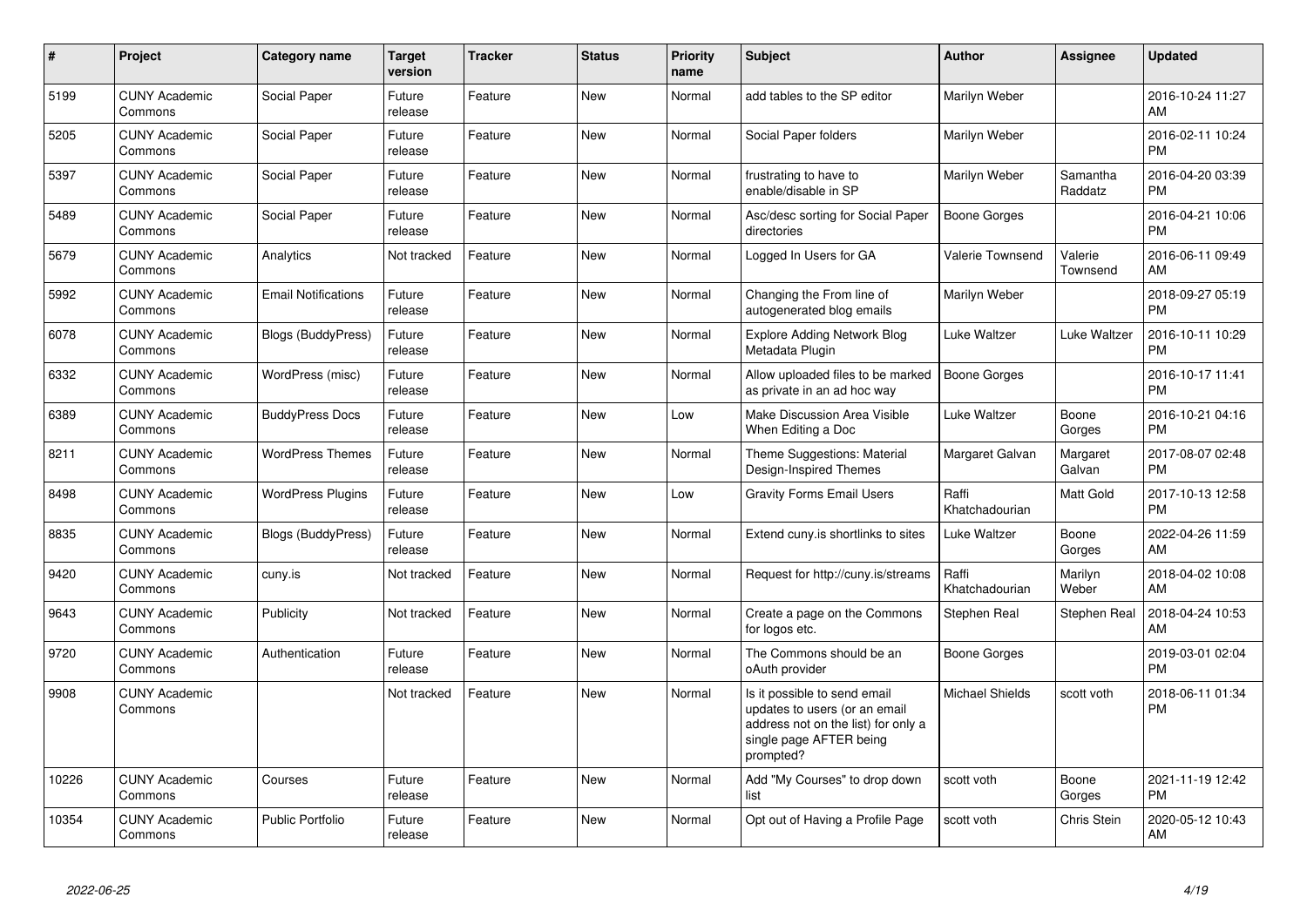| #     | <b>Project</b>                  | <b>Category name</b>           | <b>Target</b><br>version | <b>Tracker</b> | <b>Status</b> | <b>Priority</b><br>name | <b>Subject</b>                                                                                | <b>Author</b>       | <b>Assignee</b>   | <b>Updated</b>                |
|-------|---------------------------------|--------------------------------|--------------------------|----------------|---------------|-------------------------|-----------------------------------------------------------------------------------------------|---------------------|-------------------|-------------------------------|
| 11531 | <b>CUNY Academic</b><br>Commons | Events                         | Future<br>release        | Feature        | <b>New</b>    | Normal                  | Main Events calendar should<br>include non-public events that<br>user has access to           | scott voth          | Boone<br>Gorges   | 2019-06-11 10:00<br>AM        |
| 11789 | <b>CUNY Academic</b><br>Commons | Courses                        | Future<br>release        | Feature        | <b>New</b>    | Normal                  | Ability to remove item from<br>Courses list                                                   | Laurie Hurson       | Sonja Leix        | 2019-09-24 12:28<br><b>PM</b> |
| 11834 | <b>CUNY Academic</b><br>Commons | <b>Group Files</b>             | Future<br>release        | Feature        | <b>New</b>    | Normal                  | Improved tools for managing<br>group file folders                                             | Boone Gorges        | Sonja Leix        | 2019-09-06 03:55<br><b>PM</b> |
| 11860 | <b>CUNY Academic</b><br>Commons | Registration                   | Future<br>release        | Feature        | <b>New</b>    | Normal                  | <b>Ensure Students Are Aware They</b><br>Can Use Aliases At Registration                      | scott voth          |                   | 2019-09-24 08:46<br>AM        |
| 12042 | <b>CUNY Academic</b><br>Commons | <b>Email Notifications</b>     | Future<br>release        | Feature        | <b>New</b>    | Normal                  | Improved error logging for BPGES   Boone Gorges<br>send queue                                 |                     | Boone<br>Gorges   | 2021-11-19 12:25<br><b>PM</b> |
| 12091 | <b>CUNY Academic</b><br>Commons | <b>Group Files</b>             | Future<br>release        | Feature        | New           | Normal                  | Improved pre-upload file<br>validation for bp-group-documents                                 | Boone Gorges        | Boone<br>Gorges   | 2019-11-14 01:21<br><b>PM</b> |
| 12911 | <b>CUNY Academic</b><br>Commons |                                | Not tracked              | Feature        | <b>New</b>    | Normal                  | Block access to xmlrpc.php based<br>on User-Agent                                             | Boone Gorges        | Boone<br>Gorges   | 2020-06-09 05:12<br><b>PM</b> |
| 13048 | <b>CUNY Academic</b><br>Commons | Shortcodes and<br>embeds       | Future<br>release        | Feature        | <b>New</b>    | Normal                  | Jupyter Notebooks support                                                                     | Boone Gorges        |                   | 2020-07-14 11:46<br>AM        |
| 13199 | <b>CUNY Academic</b><br>Commons | Group Forums                   | Future<br>release        | Feature        | <b>New</b>    | Normal                  | <b>Favoring Groups over bbPress</b><br>plugin                                                 | Colin McDonald      | Colin<br>McDonald | 2021-11-19 12:28<br><b>PM</b> |
| 13358 | <b>CUNY Academic</b><br>Commons | Group Forums                   | Future<br>release        | Feature        | New           | Normal                  | Improved UI for group forum<br>threading settings                                             | Boone Gorges        | Raymond<br>Hoh    | 2021-11-19 12:27<br><b>PM</b> |
| 13370 | <b>CUNY Academic</b><br>Commons | Group Library                  | Future<br>release        | Feature        | <b>New</b>    | Normal                  | Library bulk deletion and folder<br>editing                                                   | Colin McDonald      | Boone<br>Gorges   | 2020-10-13 10:41<br>AM        |
| 13466 | <b>CUNY Academic</b><br>Commons | Cavalcade                      | Future<br>release        | Feature        | <b>New</b>    | Normal                  | Automated cleanup for duplicate<br>Cavalcade tasks                                            | Boone Gorges        | Boone<br>Gorges   | 2020-10-13 05:24<br><b>PM</b> |
| 13650 | <b>CUNY Academic</b><br>Commons | Group Library                  | Future<br>release        | Feature        | <b>New</b>    | Normal                  | Forum Attachments in Group<br>Library                                                         | Laurie Hurson       |                   | 2021-11-19 12:30<br><b>PM</b> |
| 13835 | <b>CUNY Academic</b><br>Commons | WordPress (misc)               | Future<br>release        | Feature        | <b>New</b>    | Normal                  | Allow OneSearch widget to have<br>'CUNY' as campus                                            | <b>Boone Gorges</b> | Boone<br>Gorges   | 2021-11-19 12:39<br><b>PM</b> |
| 13891 | <b>CUNY Academic</b><br>Commons | Internal Tools and<br>Workflow | 2.1.0                    | Feature        | <b>New</b>    | Normal                  | Migrate automated linting to<br>GitHub Actions                                                | Boone Gorges        | Jeremy Felt       | 2022-05-26 10:45<br>AM        |
| 14184 | <b>CUNY Academic</b><br>Commons | <b>Public Portfolio</b>        | Future<br>release        | Feature        | <b>New</b>    | Normal                  | Centralized mechanism for storing<br>Campus affiliations                                      | <b>Boone Gorges</b> | Boone<br>Gorges   | 2022-01-04 11:35<br>AM        |
| 14309 | <b>CUNY Academic</b><br>Commons | Group Library                  | Future<br>release        | Feature        | <b>New</b>    | Normal                  | Better handling of<br>bp_group_document file<br>download attempts when file is<br>not present | Boone Gorges        | Boone<br>Gorges   | 2021-11-19 12:28<br><b>PM</b> |
| 14394 | <b>CUNY Academic</b><br>Commons |                                | Not tracked              | Feature        | <b>New</b>    | Normal                  | Commons News Site - redesign                                                                  | scott voth          | scott voth        | 2021-09-14 10:46<br>AM        |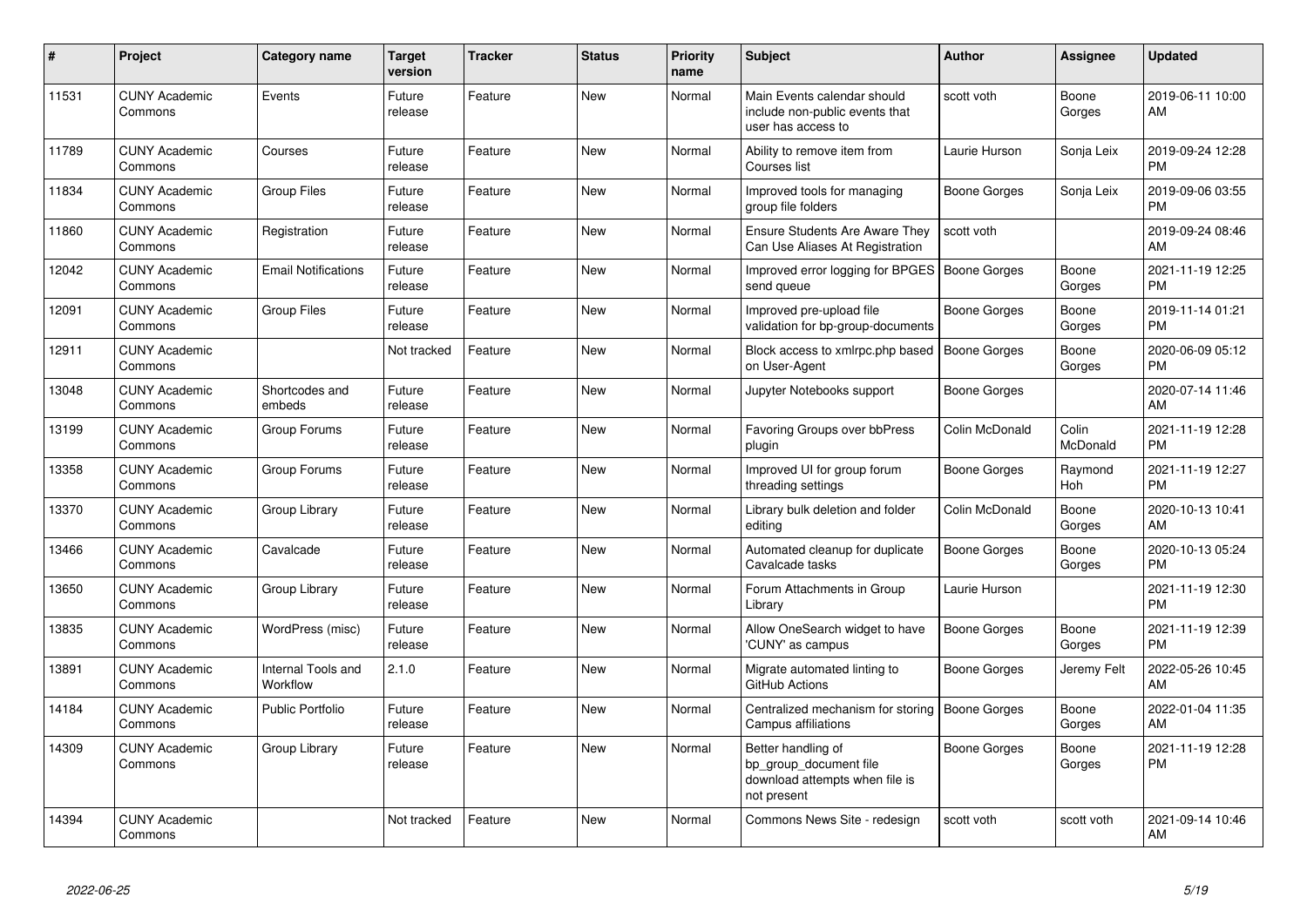| #     | Project                         | <b>Category name</b>           | <b>Target</b><br>version | <b>Tracker</b> | <b>Status</b> | <b>Priority</b><br>name | Subject                                                         | <b>Author</b>       | <b>Assignee</b>  | <b>Updated</b>                |
|-------|---------------------------------|--------------------------------|--------------------------|----------------|---------------|-------------------------|-----------------------------------------------------------------|---------------------|------------------|-------------------------------|
| 14787 | <b>CUNY Academic</b><br>Commons | <b>Plugin Packages</b>         | Future<br>release        | Feature        | <b>New</b>    | Normal                  | Creating a "Design" plugin<br>package                           | Laurie Hurson       | scott voth       | 2022-04-27 04:56<br><b>PM</b> |
| 15194 | <b>CUNY Academic</b><br>Commons | Internal Tools and<br>Workflow | 2.1.0                    | Feature        | <b>New</b>    | Normal                  | PHPCS sniff for un-restored<br>switch_to_blog() calls           | <b>Boone Gorges</b> | Jeremy Felt      | 2022-05-26 10:45<br>AM        |
| 15883 | <b>CUNY Academic</b><br>Commons |                                | 2.1.0                    | Feature        | <b>New</b>    | Normal                  | Release BPGES update                                            | <b>Boone Gorges</b> | Boone<br>Gorges  | 2022-05-26 10:39<br>AM        |
| 8607  | <b>CUNY Academic</b><br>Commons |                                | Not tracked              | Support        | New           | Normal                  | Paypal?                                                         | Marilyn Weber       | Matt Gold        | 2018-05-15 01:37<br><b>PM</b> |
| 9729  | <b>CUNY Academic</b><br>Commons | <b>SEO</b>                     | Not tracked              | Support        | <b>New</b>    | Normal                  | 503 Errors showing on<br>newlaborforum.cuny.edu                 | Diane Krauthamer    | Raymond<br>Hoh   | 2018-05-22 04:48<br><b>PM</b> |
| 10839 | <b>CUNY Academic</b><br>Commons | About page                     | Not tracked              | Support        | New           | Normal                  | <b>Mission Statement Needs</b><br>Revision                      | scott voth          | Matt Gold        | 2018-12-26 10:58<br>AM        |
| 11496 | <b>CUNY Academic</b><br>Commons | <b>Public Portfolio</b>        | 1.15.2                   | Support        | <b>New</b>    | Normal                  | Replace Twitter Icon on Member<br>Portfolio page                | scott voth          | Boone<br>Gorges  | 2019-06-06 01:03<br><b>PM</b> |
| 11545 | <b>CUNY Academic</b><br>Commons | <b>WordPress Plugins</b>       | Not tracked              | Support        | <b>New</b>    | Normal                  | Twitter searches in WordPress                                   | Gina Cherry         | Matt Gold        | 2019-09-23 01:03<br><b>PM</b> |
| 11624 | <b>CUNY Academic</b><br>Commons | WordPress (misc)               | Not tracked              | Support        | <b>New</b>    | Normal                  | Change pages into posts or swap<br>database for a Commons site? | Stephen Klein       | Raymond<br>Hoh   | 2019-07-09 11:04<br>AM        |
| 11883 | <b>CUNY Academic</b><br>Commons | Help/Codex                     | Not tracked              | Support        | <b>New</b>    | Normal                  | Need Embedding Help Page<br>Update (Tableau)                    | Anthony Wheeler     | scott voth       | 2019-09-24 08:49<br>AM        |
| 12247 | <b>CUNY Academic</b><br>Commons | Publicity                      | Not tracked              | Support        | <b>New</b>    | Normal                  | <b>Screenshot of First Commons</b><br>Homepage                  | scott voth          | scott voth       | 2020-01-14 12:08<br><b>PM</b> |
| 12328 | <b>CUNY Academic</b><br>Commons |                                | Not tracked              | Support        | <b>New</b>    | Normal                  | Sign up Code for Non-CUNY<br>Faculty                            | Laurie Hurson       |                  | 2020-01-28 10:25<br>AM        |
| 12352 | <b>CUNY Academic</b><br>Commons |                                | Not tracked              | Support        | New           | Normal                  | 'posts list" page builder block<br>option                       | Marilyn Weber       |                  | 2020-02-03 01:29<br><b>PM</b> |
| 12382 | <b>CUNY Academic</b><br>Commons | Membership                     | Not tracked              | Support        | New           | Normal                  | Email request change                                            | Marilyn Weber       | Marilyn<br>Weber | 2020-02-06 12:56<br><b>PM</b> |
| 13286 | <b>CUNY Academic</b><br>Commons |                                | Not tracked              | Support        | New           | Normal                  | problem connecting with<br>WordPress app                        | Marilyn Weber       | Raymond<br>Hoh   | 2020-09-08 11:16<br>AM        |
| 14911 | <b>CUNY Academic</b><br>Commons | <b>WordPress Themes</b>        | Not tracked              | Support        | <b>New</b>    | Normal                  | Twentytwentyone theme                                           | Marilyn Weber       |                  | 2021-10-28 10:37<br>AM        |
| 15045 | <b>CUNY Academic</b><br>Commons |                                |                          | Support        | New           | Normal                  | no result for KCeL in the search<br>box on the commons          | Marilyn Weber       |                  | 2021-12-10 11:29<br>AM        |
| 15565 | <b>CUNY Academic</b><br>Commons |                                |                          | Support        | New           | Normal                  | Events - send updates to an email<br>listserv                   | Marilyn Weber       |                  | 2022-03-10 01:06<br><b>PM</b> |
| 15685 | <b>CUNY Academic</b><br>Commons |                                |                          | Support        | <b>New</b>    | High                    | problem with chrome?                                            | Marilyn Weber       |                  | 2022-04-25 03:40<br>PM        |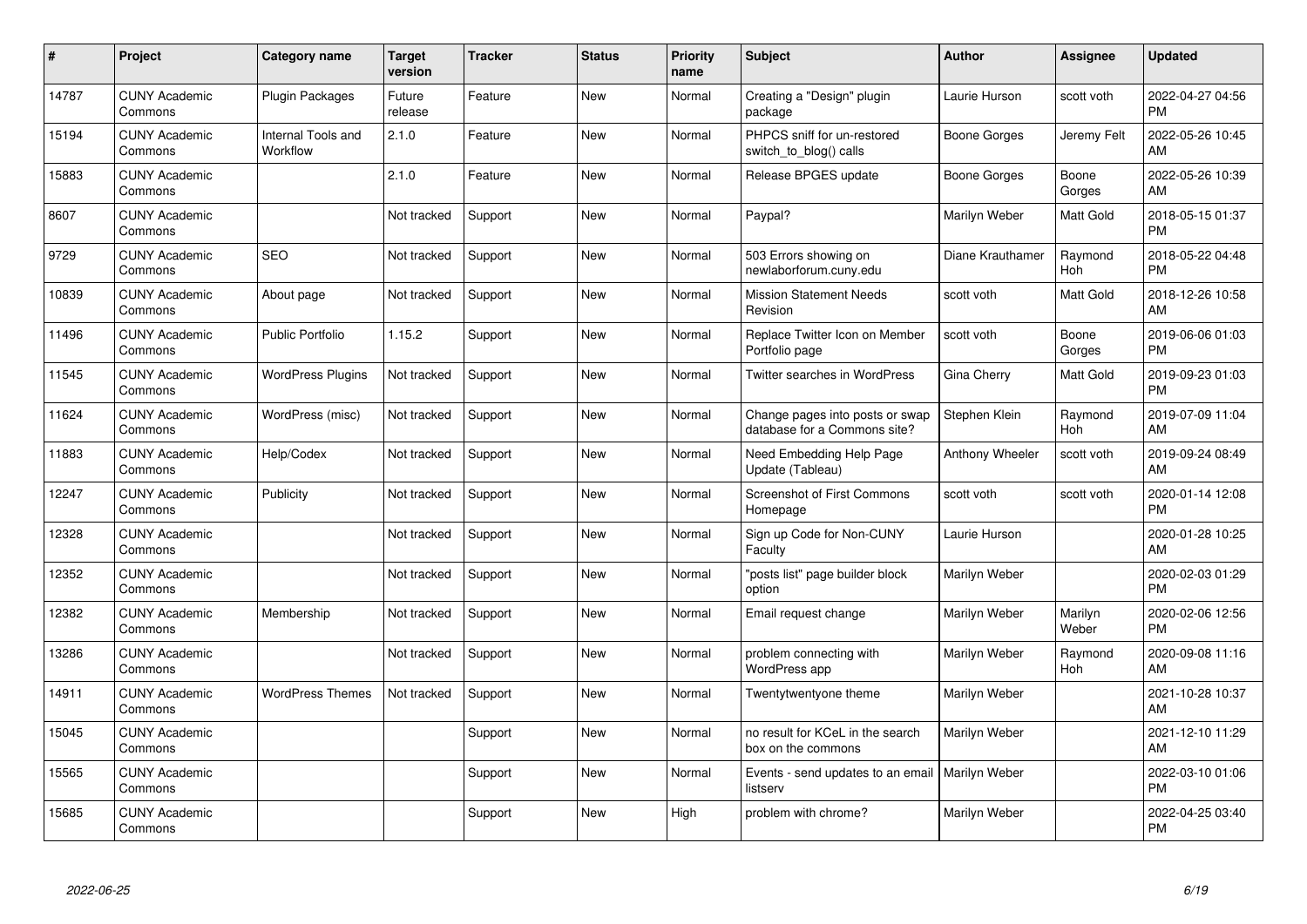| #     | Project                         | Category name           | <b>Target</b><br>version | <b>Tracker</b> | <b>Status</b> | <b>Priority</b><br>name | <b>Subject</b>                                                                       | <b>Author</b>           | Assignee            | <b>Updated</b>                |
|-------|---------------------------------|-------------------------|--------------------------|----------------|---------------|-------------------------|--------------------------------------------------------------------------------------|-------------------------|---------------------|-------------------------------|
| 15767 | <b>CUNY Academic</b><br>Commons | WordPress (misc)        |                          | Support        | New           | Normal                  | Site loading slowly                                                                  | scott voth              | Boone<br>Gorges     | 2022-04-04 08:56<br><b>PM</b> |
| 15816 | <b>CUNY Academic</b><br>Commons |                         | Not tracked              | Support        | <b>New</b>    | Normal                  | slow loading at SPS                                                                  | Marilyn Weber           |                     | 2022-04-05 01:26<br><b>PM</b> |
| 3565  | <b>CUNY Academic</b><br>Commons | My Commons              | Not tracked              | Documentation  | <b>New</b>    | Normal                  | Load Newest inconsistencies                                                          | Chris Stein             | scott voth          | 2015-11-09 01:16<br><b>PM</b> |
| 12392 | <b>CUNY Academic</b><br>Commons | Help/Codex              | Not tracked              | Documentation  | New           | Normal                  | <b>Updates to Common Commons</b><br>Questions on Help Page                           | scott voth              | Margaret<br>Galvan  | 2020-02-11 10:53<br>AM        |
| 3506  | <b>CUNY Academic</b><br>Commons | Publicity               | 1.7                      | Publicity      | <b>New</b>    | Normal                  | Prepare 1.7 email messaging                                                          | Micki Kaufman           | Micki<br>Kaufman    | 2014-10-01 12:36<br><b>PM</b> |
| 3509  | <b>CUNY Academic</b><br>Commons | Publicity               | 1.7                      | Publicity      | <b>New</b>    | Normal                  | Create 1.7 digital signage imagery                                                   | Micki Kaufman           | Marilyn<br>Weber    | 2014-10-01 12:40<br><b>PM</b> |
| 5298  | <b>CUNY Academic</b><br>Commons |                         | Not tracked              | Publicity      | <b>New</b>    | Normal                  | Survey Pop-Up Text                                                                   | Samantha Raddatz        | Samantha<br>Raddatz | 2016-03-22 12:27<br><b>PM</b> |
| 6665  | <b>CUNY Academic</b><br>Commons |                         | Not tracked              | Publicity      | <b>New</b>    | Normal                  | Dead Link in 1.10 announcement<br>post                                               | Paige Dupont            | Stephen Real        | 2016-12-01 03:11<br><b>PM</b> |
| 11393 | <b>CUNY Academic</b><br>Commons |                         | Not tracked              | Publicity      | <b>New</b>    | Normal                  | After 1.15 release, ceate a hero<br>slide and post about adding a site<br>to a group | scott voth              | Patrick<br>Sweeney  | 2019-05-14 10:32<br>AM        |
| 14475 | <b>CUNY Academic</b><br>Commons |                         | Not tracked              | Publicity      | <b>New</b>    | Normal                  | <b>OER Showcase Page</b>                                                             | Laurie Hurson           | Laurie Hurson       | 2021-09-14 10:46<br>AM        |
| 3059  | <b>CUNY Academic</b><br>Commons | Group Forums            | Future<br>release        | Design/UX      | <b>New</b>    | Normal                  | Forum Post Permissable Content<br><b>Explanatory Text</b>                            | Chris Stein             | Chris Stein         | 2015-04-02 11:27<br>AM        |
| 4222  | <b>CUNY Academic</b><br>Commons | User Experience         | Future<br>release        | Design/UX      | <b>New</b>    | Normal                  | Add information to 'Delete<br>Account' page                                          | Samantha Raddatz        | scott voth          | 2015-06-26 11:35<br>AM        |
| 4225  | <b>CUNY Academic</b><br>Commons | DiRT Integration        | Future<br>release        | Design/UX      | <b>New</b>    | Normal                  | Add information to DIRT page (in<br>Create a Group)                                  | Samantha Raddatz        | <b>Matt Gold</b>    | 2015-06-26 03:14<br><b>PM</b> |
| 4226  | <b>CUNY Academic</b><br>Commons | <b>BuddyPress Docs</b>  | Future<br>release        | Design/UX      | <b>New</b>    | Normal                  | Add option to connect a Doc with<br>a Group                                          | Samantha Raddatz        | Samantha<br>Raddatz | 2015-09-09 04:08<br><b>PM</b> |
| 4253  | <b>CUNY Academic</b><br>Commons | <b>Public Portfolio</b> | Future<br>release        | Design/UX      | New           | Normal                  | Encourage users to add portfolio<br>content                                          | Samantha Raddatz        | Samantha<br>Raddatz | 2015-07-07 11:32<br>AM        |
| 4592  | <b>CUNY Academic</b><br>Commons | Events                  | Future<br>release        | Design/UX      | <b>New</b>    | Normal                  | Event Creation - Venue Dropdown<br>Slow                                              | Samantha Raddatz        | Boone<br>Gorges     | 2015-09-14 04:56<br><b>PM</b> |
| 4622  | <b>CUNY Academic</b><br>Commons | <b>Public Portfolio</b> | Future<br>release        | Design/UX      | <b>New</b>    | Normal                  | <b>Profile Visibility Settings</b>                                                   | Samantha Raddatz        | Samantha<br>Raddatz | 2015-09-21 12:18<br><b>PM</b> |
| 5182  | <b>CUNY Academic</b><br>Commons | Social Paper            | Future<br>release        | Design/UX      | <b>New</b>    | Normal                  | 'Publishing" a private paper on<br>social paper?                                     | Raffi<br>Khatchadourian | Boone<br>Gorges     | 2016-10-13 04:12<br><b>PM</b> |
| 5183  | <b>CUNY Academic</b><br>Commons | Social Paper            | Future<br>release        | Design/UX      | <b>New</b>    | Normal                  | Creating a new paper when<br>viewing an existing paper                               | Raffi<br>Khatchadourian | Samantha<br>Raddatz | 2016-02-02 12:09<br><b>PM</b> |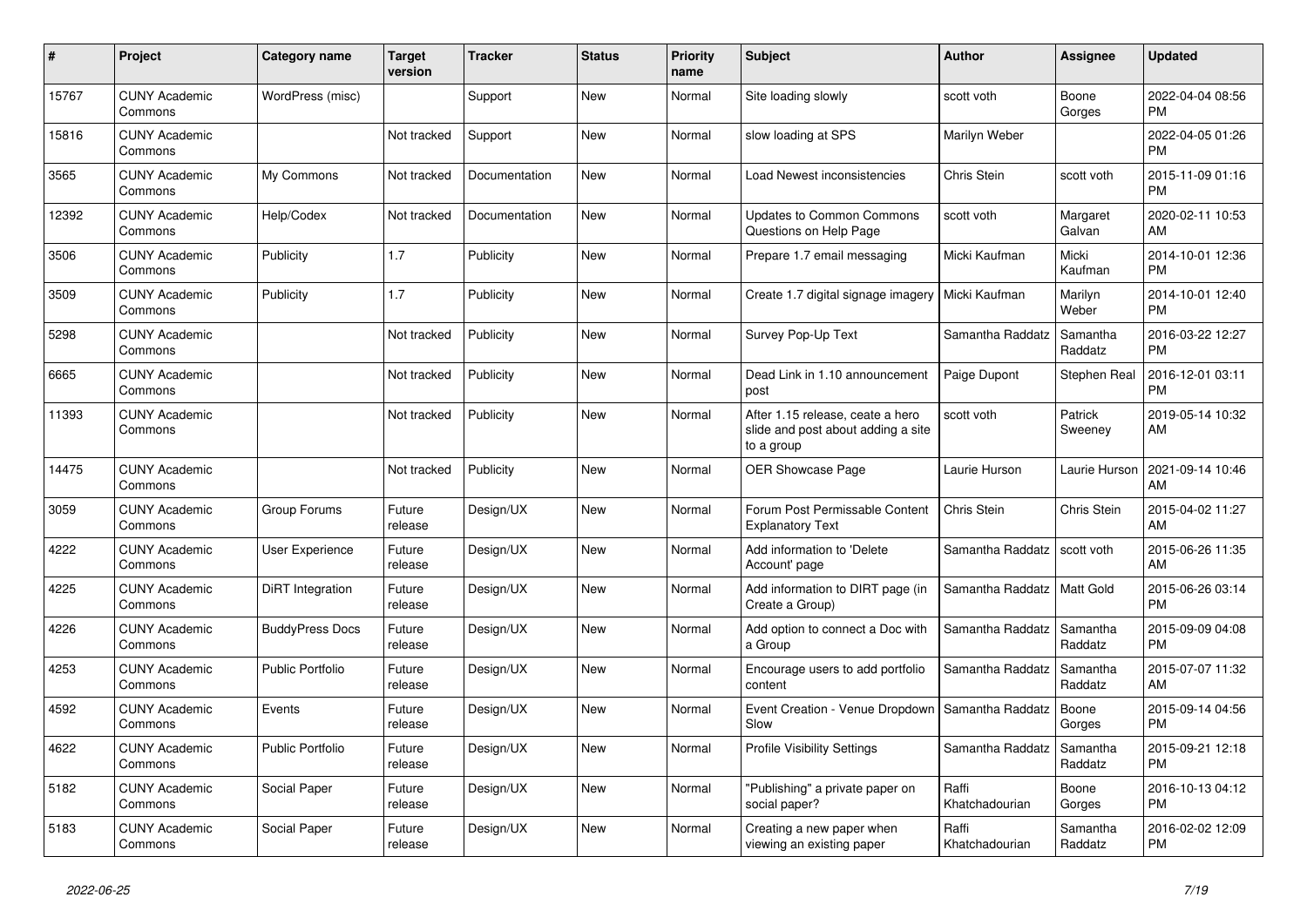| $\#$  | Project                         | <b>Category name</b>        | <b>Target</b><br>version | <b>Tracker</b> | <b>Status</b> | <b>Priority</b><br>name | <b>Subject</b>                                         | Author                  | <b>Assignee</b>       | <b>Updated</b>                |
|-------|---------------------------------|-----------------------------|--------------------------|----------------|---------------|-------------------------|--------------------------------------------------------|-------------------------|-----------------------|-------------------------------|
| 7624  | <b>CUNY Academic</b><br>Commons | BuddyPress (misc)           | Future<br>release        | Design/UX      | <b>New</b>    | Normal                  | <b>BP</b> Notifications                                | Luke Waltzer            | Paige Dupont          | 2017-02-08 10:43<br><b>PM</b> |
| 10439 | <b>CUNY Academic</b><br>Commons | Design                      | 2.1.0                    | Design/UX      | <b>New</b>    | Normal                  | <b>Create Style Guide for Commons</b>                  | Sonja Leix              | Sara Cannon           | 2022-06-23 06:20<br><b>PM</b> |
| 10580 | <b>CUNY Academic</b><br>Commons | Information<br>Architecture | Future<br>release        | Design/UX      | New           | Normal                  | Primary nav item review                                | Boone Gorges            | Sara Cannon           | 2021-11-19 12:37<br><b>PM</b> |
| 11843 | <b>CUNY Academic</b><br>Commons | WordPress (misc)            | Future<br>release        | Design/UX      | <b>New</b>    | Normal                  | Tweaking the Gutenberg Editor<br>Interface             | Laurie Hurson           |                       | 2022-04-26 12:00<br><b>PM</b> |
| 15210 | <b>CUNY Academic</b><br>Commons | Analytics                   | Not tracked              | Design/UX      | <b>New</b>    | Normal                  | Google Analytics improvements                          | Colin McDonald          | Boone<br>Gorges       | 2022-05-24 10:47<br>AM        |
| 2167  | <b>CUNY Academic</b><br>Commons | WordPress (misc)            | Future<br>release        | Bug            | Assigned      | Normal                  | <b>CAC-Livestream Plugin Issues</b>                    | Michael Smith           | Dominic<br>Giglio     | 2015-01-02 03:06<br><b>PM</b> |
| 4388  | <b>CUNY Academic</b><br>Commons | WordPress (misc)            | Future<br>release        | <b>Bug</b>     | Assigned      | Normal                  | Repeated request for<br>authentication.                | Alice.Lynn<br>McMichael | Raymond<br>Hoh        | 2015-08-11 07:35<br><b>PM</b> |
| 4438  | <b>CUNY Academic</b><br>Commons | Events                      | Future<br>release        | <b>Bug</b>     | Assigned      | Normal                  | Events Calendar - Export<br><b>Recurring Events</b>    | scott voth              | Daniel Jones          | 2016-05-23 04:25<br><b>PM</b> |
| 4661  | <b>CUNY Academic</b><br>Commons | <b>User Experience</b>      | Future<br>release        | Bug            | Assigned      | Normal                  | <b>Simplify Events text</b>                            | <b>Matt Gold</b>        | Samantha<br>Raddatz   | 2015-10-02 09:06<br><b>PM</b> |
| 5268  | <b>CUNY Academic</b><br>Commons | Group Forums                | Future<br>release        | Bug            | Assigned      | Normal                  | Long-time to post to multiple<br>groups                | Luke Waltzer            | Daniel Jones          | 2016-09-07 06:31<br><b>PM</b> |
| 5691  | <b>CUNY Academic</b><br>Commons | Blogs (BuddyPress)          | Future<br>release        | <b>Bug</b>     | Assigned      | High                    | Differing numbers on Sites display                     | <b>Matt Gold</b>        | Raymond<br>Hoh        | 2016-06-13 01:37<br><b>PM</b> |
| 5827  | <b>CUNY Academic</b><br>Commons | <b>Public Portfolio</b>     | Future<br>release        | <b>Bug</b>     | Assigned      | Normal                  | Academic Interests square<br>bracket links not working | scott voth              | Chris Stein           | 2016-08-11 11:59<br><b>PM</b> |
| 6671  | <b>CUNY Academic</b><br>Commons | Reply By Email              | Not tracked              | Bug            | Assigned      | Normal                  | 'Post too often" RBE error<br>message                  | <b>Matt Gold</b>        | Raymond<br><b>Hoh</b> | 2016-11-11 09:55<br>AM        |
| 6995  | <b>CUNY Academic</b><br>Commons | Home Page                   | Not tracked              | <b>Bug</b>     | Assigned      | Normal                  | member filter on homepage not<br>working               | Matt Gold               | Raymond<br>Hoh        | 2016-12-11 09:46<br><b>PM</b> |
| 9835  | <b>CUNY Academic</b><br>Commons | Group Forums                | Future<br>release        | <b>Bug</b>     | Assigned      | Normal                  | add a "like" function?                                 | Marilyn Weber           | <b>Erik Trainer</b>   | 2018-06-05 01:49<br><b>PM</b> |
| 12436 | <b>CUNY Academic</b><br>Commons |                             | Not tracked              | <b>Bug</b>     | Assigned      | Normal                  | Nightly system downtime                                | Boone Gorges            |                       | 2020-08-01 09:30<br>AM        |
| 58    | <b>CUNY Academic</b><br>Commons | BuddyPress (misc)           | Future<br>release        | Feature        | Assigned      | Low                     | Make member search sortable by<br>last name            | Roberta Brody           | Boone<br>Gorges       | 2010-08-26 02:38<br><b>PM</b> |
| 287   | <b>CUNY Academic</b><br>Commons | WordPress (misc)            | Future<br>release        | Feature        | Assigned      | Normal                  | Create troubleshooting tool for<br>account sign-up     | Matt Gold               | Boone<br>Gorges       | 2015-11-09 06:17<br><b>PM</b> |
| 310   | CUNY Academic<br>Commons        | BuddyPress (misc)           | Future<br>release        | Feature        | Assigned      | Low                     | <b>Friend Request Email</b>                            | <b>Matt Gold</b>        | Samantha<br>Raddatz   | 2015-11-09 05:08<br>PM        |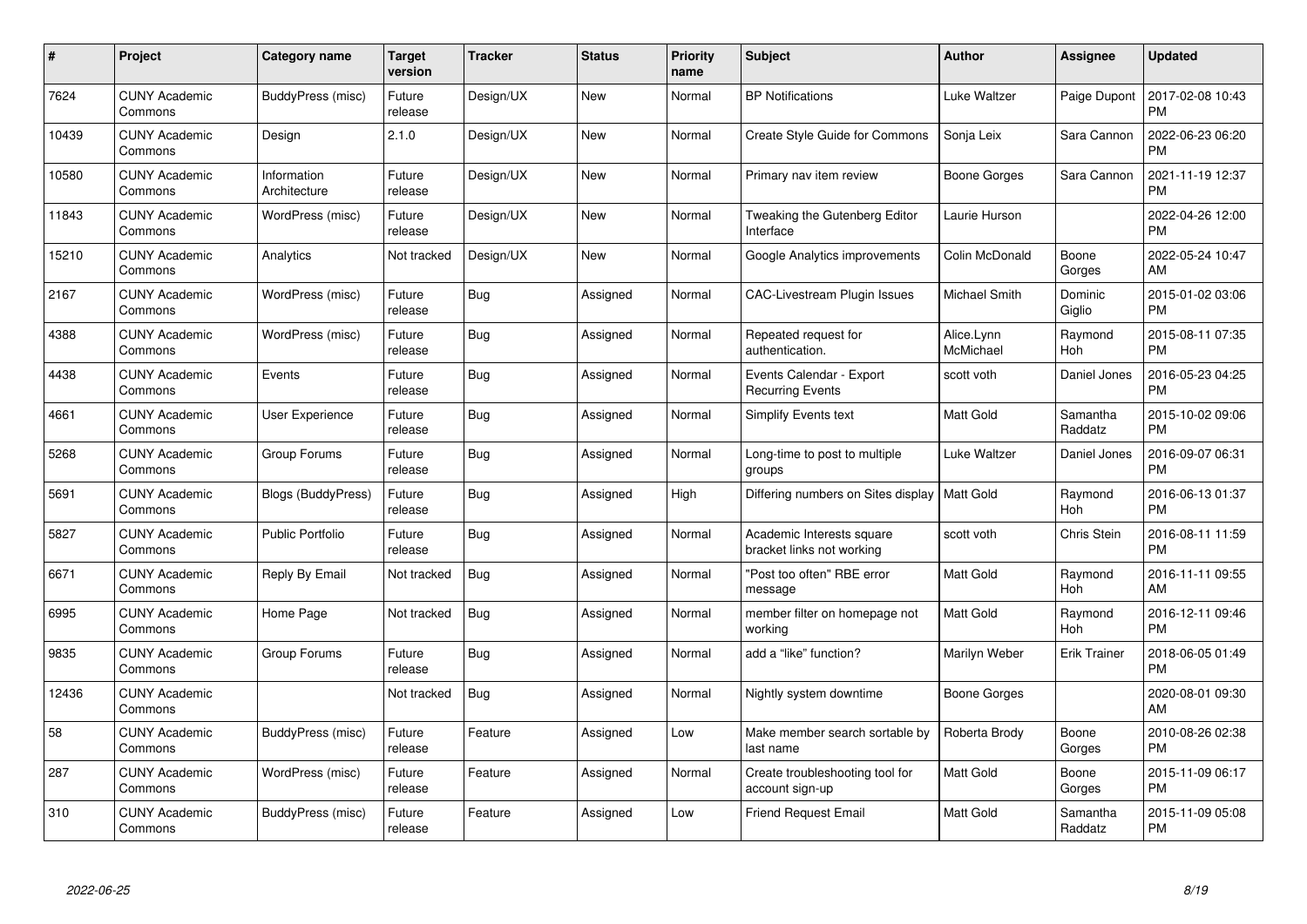| #    | Project                         | <b>Category name</b>       | <b>Target</b><br>version | <b>Tracker</b> | <b>Status</b> | <b>Priority</b><br>name | Subject                                                                       | Author              | <b>Assignee</b>     | <b>Updated</b>                |
|------|---------------------------------|----------------------------|--------------------------|----------------|---------------|-------------------------|-------------------------------------------------------------------------------|---------------------|---------------------|-------------------------------|
| 333  | <b>CUNY Academic</b><br>Commons | <b>Email Notifications</b> | Future<br>release        | Feature        | Assigned      | Low                     | Delay Forum Notification Email<br>Delivery Until After Editing Period<br>Ends | <b>Matt Gold</b>    | Raymond<br>Hoh      | 2015-11-09 06:01<br>PM        |
| 365  | <b>CUNY Academic</b><br>Commons | WordPress (misc)           | Future<br>release        | Feature        | Assigned      | Normal                  | <b>Create Mouseover Tooltips</b><br>throughout Site                           | <b>Matt Gold</b>    | Chris Stein         | 2015-11-09 06:18<br><b>PM</b> |
| 370  | <b>CUNY Academic</b><br>Commons | Registration               | Future<br>release        | Feature        | Assigned      | High                    | <b>Guest Accounts</b>                                                         | Matt Gold           | Matt Gold           | 2015-04-09 09:33<br><b>PM</b> |
| 377  | <b>CUNY Academic</b><br>Commons | BuddyPress (misc)          | Future<br>release        | Feature        | Assigned      | Normal                  | Like buttons                                                                  | <b>Matt Gold</b>    | Boone<br>Gorges     | 2010-11-16 05:13<br><b>PM</b> |
| 412  | <b>CUNY Academic</b><br>Commons | <b>WordPress Themes</b>    | Future<br>release        | Feature        | Assigned      | Normal                  | <b>Featured Themes</b>                                                        | <b>Matt Gold</b>    | Dominic<br>Giglio   | 2015-01-05 08:44<br>PM        |
| 435  | <b>CUNY Academic</b><br>Commons | BuddyPress (misc)          | Future<br>release        | Feature        | Assigned      | Normal                  | Include Avatar Images in Forum<br><b>Post Notification Emails</b>             | Matt Gold           | Boone<br>Gorges     | 2010-12-08 12:40<br><b>PM</b> |
| 481  | <b>CUNY Academic</b><br>Commons | Groups (misc)              | Future<br>release        | Feature        | Assigned      | Normal                  | ability to archive inactive groups<br>and blogs                               | Michael Mandiberg   | Samantha<br>Raddatz | 2015-11-09 05:56<br><b>PM</b> |
| 497  | <b>CUNY Academic</b><br>Commons | <b>WordPress Plugins</b>   | Future<br>release        | Feature        | Assigned      | Normal                  | Drag and Drop Ordering on<br><b>Gallery Post Plugin</b>                       | Matt Gold           | Ron Rennick         | 2015-11-09 06:18<br><b>PM</b> |
| 500  | <b>CUNY Academic</b><br>Commons | BuddyPress (misc)          | Future<br>release        | Feature        | Assigned      | Normal                  | <b>Export Group Data</b>                                                      | <b>Matt Gold</b>    | Boone<br>Gorges     | 2010-12-19 12:09<br><b>PM</b> |
| 519  | <b>CUNY Academic</b><br>Commons | <b>BuddyPress Docs</b>     | Future<br>release        | Feature        | Assigned      | Low                     | TOC for individual docs - for new<br>BP "wiki-like" plugin                    | scott voth          | Boone<br>Gorges     | 2015-11-09 05:54<br><b>PM</b> |
| 554  | <b>CUNY Academic</b><br>Commons | BuddyPress (misc)          | Future<br>release        | Feature        | Assigned      | Normal                  | Add Trackback notifications to<br>site-wide activity feed                     | Matt Gold           | Boone<br>Gorges     | 2015-11-09 06:19<br><b>PM</b> |
| 585  | <b>CUNY Academic</b><br>Commons | Group Forums               | Future<br>release        | Feature        | Assigned      | Normal                  | Merge Forum Topics                                                            | Sarah Morgano       | Boone<br>Gorges     | 2011-07-06 04:11<br><b>PM</b> |
| 599  | <b>CUNY Academic</b><br>Commons | BuddyPress (misc)          | Future<br>release        | Feature        | Assigned      | Normal                  | Consider adding rating plugins for<br><b>BuddyPress/BBPress</b>               | <b>Matt Gold</b>    | Boone<br>Gorges     | 2011-08-22 06:50<br><b>PM</b> |
| 618  | <b>CUNY Academic</b><br>Commons | <b>BuddyPress Docs</b>     | Future<br>release        | Feature        | Assigned      | Normal                  | <b>BuddyPress Docs: export formats</b>                                        | <b>Boone Gorges</b> | Boone<br>Gorges     | 2015-11-09 05:38<br>PM        |
| 635  | <b>CUNY Academic</b><br>Commons | BuddyPress (misc)          | Future<br>release        | Feature        | Assigned      | Normal                  | Big Blue Button -<br>Videoconferencing in Groups and<br><b>Blogs</b>          | Matt Gold           | Boone<br>Gorges     | 2011-03-14 03:24<br>PM        |
| 653  | <b>CUNY Academic</b><br>Commons | Group Blogs                | Future<br>reiease        | Feature        | Assigned      | Normal                  | Redesign Integration of Groups<br>and Blogs                                   | Matt Gold           | Samantha<br>Raddatz | 2015-11-09 05:40<br>PM        |
| 658  | <b>CUNY Academic</b><br>Commons | <b>WordPress Plugins</b>   | Future<br>release        | Feature        | Assigned      | Normal                  | Rebulid Sitewide Tag Suggestion                                               | <b>Matt Gold</b>    | Boone<br>Gorges     | 2015-01-05 08:47<br>PM        |
| 940  | <b>CUNY Academic</b><br>Commons | Redmine                    | Future<br>release        | Feature        | Assigned      | Low                     | Communication with users after<br>releases                                    | Matt Gold           | Dominic<br>Giglio   | 2012-09-09 04:36<br>PM        |
| 1105 | <b>CUNY Academic</b><br>Commons | WordPress (misc)           | Future<br>release        | Feature        | Assigned      | Normal                  | Rephrase Blog Privacy Options                                                 | Matt Gold           | Samantha<br>Raddatz | 2015-11-09 06:19<br><b>PM</b> |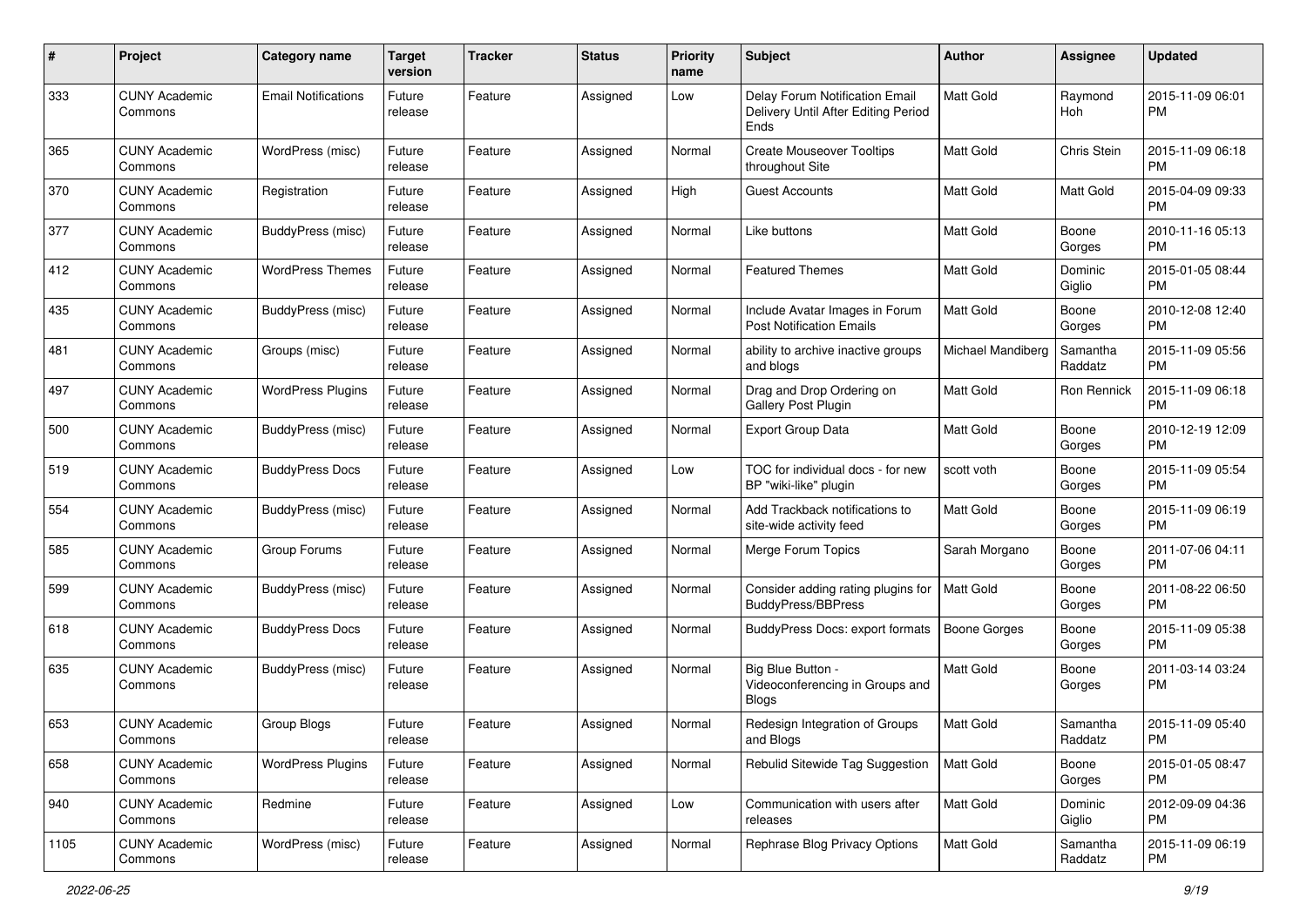| #    | Project                         | <b>Category name</b>     | <b>Target</b><br>version | <b>Tracker</b> | <b>Status</b> | <b>Priority</b><br>name | <b>Subject</b>                                                               | <b>Author</b>       | Assignee          | <b>Updated</b>                |
|------|---------------------------------|--------------------------|--------------------------|----------------|---------------|-------------------------|------------------------------------------------------------------------------|---------------------|-------------------|-------------------------------|
| 1165 | <b>CUNY Academic</b><br>Commons | <b>Email Invitations</b> | Future<br>release        | Feature        | Assigned      | Low                     | Allow saved lists of invitees under<br>Send Invites                          | <b>Boone Gorges</b> | Boone<br>Gorges   | 2015-11-09 06:03<br><b>PM</b> |
| 1192 | <b>CUNY Academic</b><br>Commons | <b>Group Files</b>       | Future<br>release        | Feature        | Assigned      | Low                     | When posting group files, allow<br>users to add a category without<br>saving | <b>Matt Gold</b>    | Raymond<br>Hoh    | 2015-11-09 05:53<br><b>PM</b> |
| 1417 | <b>CUNY Academic</b><br>Commons | <b>BuddyPress Docs</b>   | Future<br>release        | Feature        | Assigned      | Low                     | Bulk actions for BuddyPress Docs                                             | <b>Boone Gorges</b> | Boone<br>Gorges   | 2016-10-17 10:41<br><b>PM</b> |
| 1422 | <b>CUNY Academic</b><br>Commons | <b>BuddyPress Docs</b>   | Future<br>release        | Feature        | Assigned      | Normal                  | Make "created Doc" activity icons<br>non-mini                                | Boone Gorges        | Boone<br>Gorges   | 2015-11-09 05:48<br><b>PM</b> |
| 1423 | <b>CUNY Academic</b><br>Commons | BuddyPress (misc)        | Future<br>release        | Feature        | Assigned      | Low                     | Show an avatar for pingback<br>comment activity items                        | Boone Gorges        | Tahir Butt        | 2016-10-24 12:03<br><b>PM</b> |
| 1460 | <b>CUNY Academic</b><br>Commons | Analytics                | Future<br>release        | Feature        | Assigned      | Normal                  | Update System Report                                                         | <b>Brian Foote</b>  | Boone<br>Gorges   | 2015-11-09 06:13<br><b>PM</b> |
| 1508 | <b>CUNY Academic</b><br>Commons | WordPress (misc)         | Future<br>release        | Feature        | Assigned      | Normal                  | Share login cookies across<br>mapped domains                                 | Boone Gorges        | Boone<br>Gorges   | 2012-07-02 12:12<br><b>PM</b> |
| 1562 | <b>CUNY Academic</b><br>Commons | <b>WordPress Plugins</b> | Future<br>release        | Feature        | Assigned      | Low                     | Play with NYT Collaborative<br><b>Authoring Tool</b>                         | Matt Gold           | Boone<br>Gorges   | 2015-01-05 08:47<br><b>PM</b> |
| 1744 | <b>CUNY Academic</b><br>Commons | <b>BuddyPress Docs</b>   | Future<br>release        | Feature        | Assigned      | Normal                  | Spreadsheet-style Docs                                                       | <b>Boone Gorges</b> | Boone<br>Gorges   | 2015-11-09 06:13<br><b>PM</b> |
| 1888 | <b>CUNY Academic</b><br>Commons | Home Page                | Future<br>release        | Feature        | Assigned      | Normal                  | Refactor BP MPO Activity Filter to<br>support proper pagination              | Sarah Morgano       | Boone<br>Gorges   | 2014-05-01 07:11<br><b>PM</b> |
| 1983 | <b>CUNY Academic</b><br>Commons | Home Page                | Future<br>release        | Feature        | Assigned      | Low                     | Media Library integration with<br>Featured Content plugin                    | Boone Gorges        | Dominic<br>Giglio | 2014-03-17 10:34<br>AM        |
| 2013 | <b>CUNY Academic</b><br>Commons | <b>Public Portfolio</b>  | Future<br>release        | Feature        | Assigned      | Low                     | Have Profile Privacy Options<br>show up only for filled-in fields            | Matt Gold           | Boone<br>Gorges   | 2015-11-09 06:09<br><b>PM</b> |
| 2223 | <b>CUNY Academic</b><br>Commons | <b>WordPress Plugins</b> | Future<br>release        | Feature        | Assigned      | Low                     | Add Participad to the CUNY<br><b>Academic Commons</b>                        | Matt Gold           | Boone<br>Gorges   | 2014-09-17 10:03<br><b>PM</b> |
| 2325 | <b>CUNY Academic</b><br>Commons | BuddyPress (misc)        | Future<br>release        | Feature        | Assigned      | Low                     | Profile should have separate<br>fields for first/last names                  | local admin         | Boone<br>Gorges   | 2015-11-09 06:09<br><b>PM</b> |
| 2523 | <b>CUNY Academic</b><br>Commons | <b>BuddyPress Docs</b>   | Future<br>release        | Feature        | Assigned      | Normal                  | Allow Users to Upload Images to<br><b>BP</b> Docs                            | <b>Matt Gold</b>    | Boone<br>Gorges   | 2015-11-09 06:14<br><b>PM</b> |
| 2610 | <b>CUNY Academic</b><br>Commons | Group Invitations        | Future<br>release        | Feature        | Assigned      | Low                     | Request: Custom invitation<br>message to group invites                       | local admin         | Boone<br>Gorges   | 2015-11-09 06:13<br><b>PM</b> |
| 2754 | <b>CUNY Academic</b><br>Commons | Design                   | Future<br>release        | Feature        | Assigned      | Normal                  | Determine strategy for CAC logo<br>handling in top header                    | Micki Kaufman       | Chris Stein       | 2015-01-05 08:53<br><b>PM</b> |
| 2832 | <b>CUNY Academic</b><br>Commons | <b>Public Portfolio</b>  | Future<br>release        | Feature        | Assigned      | Normal                  | Improve interface for (not)<br>auto-linking profile fields                   | Boone Gorges        | Chris Stein       | 2015-01-05 08:52<br><b>PM</b> |
| 2881 | <b>CUNY Academic</b><br>Commons | <b>Public Portfolio</b>  | Future<br>release        | Feature        | Assigned      | Normal                  | Redesign the UX for Profiles                                                 | Chris Stein         | Chris Stein       | 2016-10-13 12:45<br><b>PM</b> |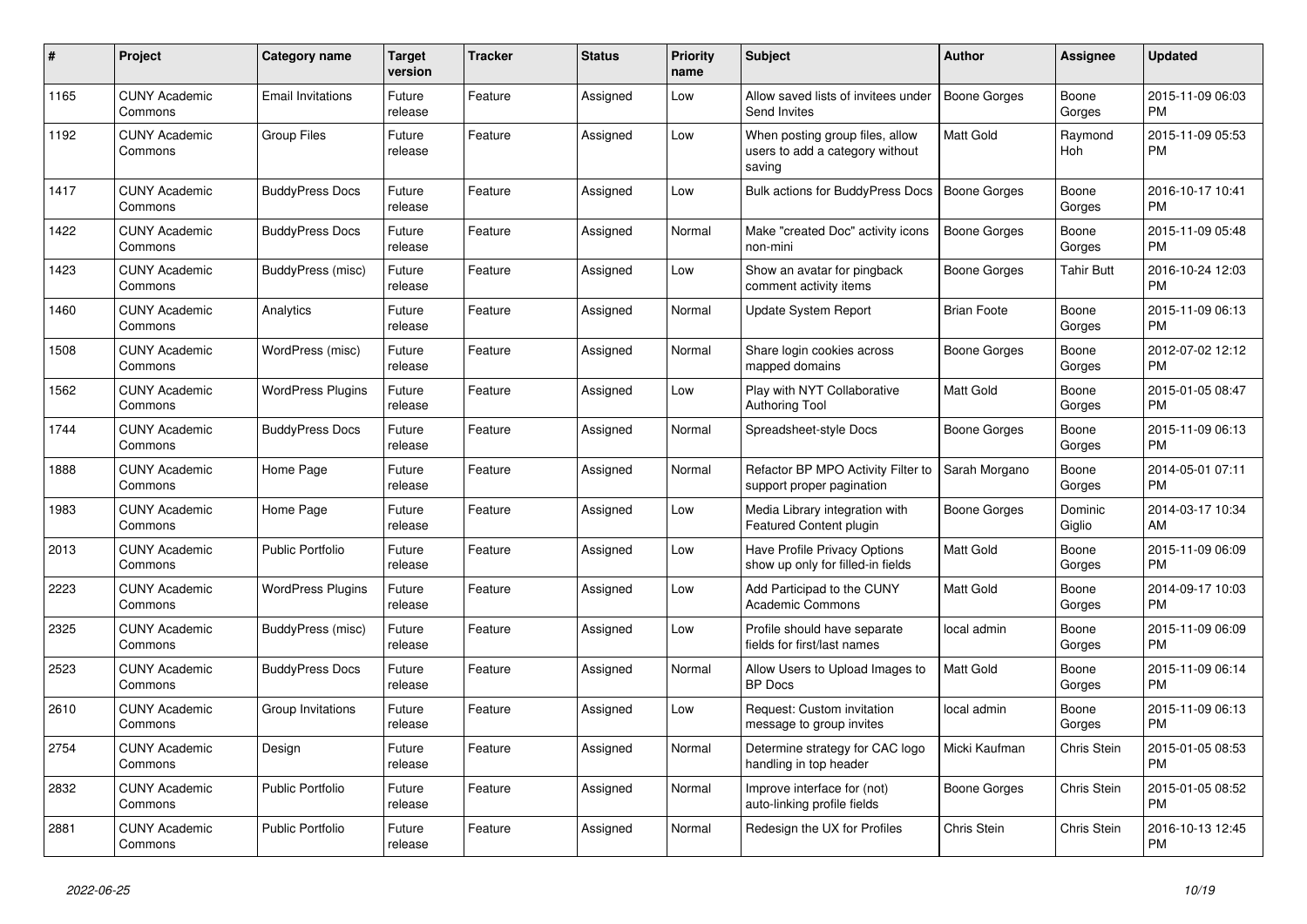| $\#$ | <b>Project</b>                  | Category name                  | <b>Target</b><br>version | <b>Tracker</b> | <b>Status</b> | <b>Priority</b><br>name | <b>Subject</b>                                                              | Author               | <b>Assignee</b>       | <b>Updated</b>                |
|------|---------------------------------|--------------------------------|--------------------------|----------------|---------------|-------------------------|-----------------------------------------------------------------------------|----------------------|-----------------------|-------------------------------|
| 3002 | <b>CUNY Academic</b><br>Commons | Search                         | Future<br>release        | Feature        | Assigned      | Normal                  | Overhaul CAC search by using<br>external search appliance                   | Boone Gorges         | Boone<br>Gorges       | 2020-07-15 03:05<br><b>PM</b> |
| 3042 | <b>CUNY Academic</b><br>Commons | <b>Public Portfolio</b>        | Future<br>release        | Feature        | Assigned      | Normal                  | Browsing member interests                                                   | <b>Matt Gold</b>     | Boone<br>Gorges       | 2015-03-21 09:04<br><b>PM</b> |
| 3080 | <b>CUNY Academic</b><br>Commons | <b>Group Files</b>             | Future<br>release        | Feature        | Assigned      | Low                     | Create a system to keep track of<br>file changes                            | <b>Matt Gold</b>     | Boone<br>Gorges       | 2014-02-26 10:04<br><b>PM</b> |
| 3090 | <b>CUNY Academic</b><br>Commons | Twitter page                   | Future<br>release        | Feature        | Assigned      | Normal                  | Prevent Retweets from showing<br>up on Commons twitter page                 | Matt Gold            | <b>Tahir Butt</b>     | 2016-10-24 11:31<br>AM        |
| 3192 | <b>CUNY Academic</b><br>Commons | Group Forums                   | Future<br>release        | Feature        | Assigned      | Normal                  | Customizable forum views for<br>bbPress 2.x group forums                    | Boone Gorges         | Raymond<br>Hoh        | 2015-11-09 12:47<br><b>PM</b> |
| 3193 | <b>CUNY Academic</b><br>Commons | Group Forums                   | Future<br>release        | Feature        | Assigned      | Normal                  | bbPress 2.x dynamic roles and<br><b>RBE</b>                                 | Boone Gorges         | Boone<br>Gorges       | 2014-09-30 01:30<br><b>PM</b> |
| 3220 | <b>CUNY Academic</b><br>Commons | <b>Public Portfolio</b>        | Future<br>release        | Feature        | Assigned      | Normal                  | Add indent/outdent option to<br>Formatting Buttons on Profile<br>Page       | <b>Matt Gold</b>     | Boone<br>Gorges       | 2014-05-21 10:39<br><b>PM</b> |
| 3230 | <b>CUNY Academic</b><br>Commons | Internal Tools and<br>Workflow | Not tracked              | Feature        | Assigned      | High                    | Scripts for quicker<br>provisioning/updating of<br>development environments | Boone Gorges         | Boone<br>Gorges       | 2016-01-26 04:54<br><b>PM</b> |
| 3308 | <b>CUNY Academic</b><br>Commons | Group Invitations              | Future<br>release        | Feature        | Assigned      | Normal                  | Allow members to rescind group<br>invitations                               | Matt Gold            | Boone<br>Gorges       | 2015-04-01 08:53<br><b>PM</b> |
| 3330 | <b>CUNY Academic</b><br>Commons | My Commons                     | Future<br>release        | Feature        | Assigned      | Normal                  | 'Commons Information" tool                                                  | Boone Gorges         | Chris Stein           | 2014-09-22 08:46<br><b>PM</b> |
| 3354 | <b>CUNY Academic</b><br>Commons | <b>Group Files</b>             | Future<br>release        | Feature        | Assigned      | Low                     | Allow Group Download of Multiple  <br><b>Selected Files</b>                 | <b>Matt Gold</b>     | Chris Stein           | 2014-08-01 08:50<br>AM        |
| 3458 | <b>CUNY Academic</b><br>Commons | Groups (misc)                  | Future<br>release        | Feature        | Assigned      | Normal                  | Filter Members of Group by<br>Campus                                        | <b>Michael Smith</b> | Samantha<br>Raddatz   | 2014-09-26 08:32<br><b>PM</b> |
| 3473 | <b>CUNY Academic</b><br>Commons | User Experience                | Future<br>release        | Feature        | Assigned      | Normal                  | Commons profile: Add help info<br>about "Positions" replacing "title"       | Keith Miyake         | Samantha<br>Raddatz   | 2015-11-09 02:28<br><b>PM</b> |
| 3475 | <b>CUNY Academic</b><br>Commons | Events                         | Future<br>release        | Feature        | Assigned      | Normal                  | Request to add plugin to<br>streamline room<br>booking/appointment booking  | Naomi Barrettara     | Boone<br>Gorges       | 2014-12-01 05:14<br><b>PM</b> |
| 3517 | <b>CUNY Academic</b><br>Commons | My Commons                     | Future<br>release        | Feature        | Assigned      | Normal                  | Mute/Unmute My Commons<br>updates                                           | Matt Gold            | Raymond<br><b>Hoh</b> | 2015-11-09 01:19<br><b>PM</b> |
| 3536 | <b>CUNY Academic</b><br>Commons | My Commons                     | Future<br>release        | Feature        | Assigned      | Normal                  | Infinite Scroll on My Commons<br>page                                       | <b>Matt Gold</b>     | Raymond<br><b>Hoh</b> | 2015-04-13 04:42<br><b>PM</b> |
| 3662 | <b>CUNY Academic</b><br>Commons | <b>SEO</b>                     | Future<br>release        | Feature        | Assigned      | Normal                  | Duplicate Content/SEO/Google<br>issues                                      | <b>Matt Gold</b>     | Raymond<br>Hoh        | 2015-04-13 04:37<br><b>PM</b> |
| 3759 | <b>CUNY Academic</b><br>Commons | WordPress (misc)               | Future<br>release        | Feature        | Assigned      | Normal                  | Review Interface for Adding Users   Matt Gold<br>to Blogs                   |                      | Boone<br>Gorges       | 2015-03-24 05:52<br><b>PM</b> |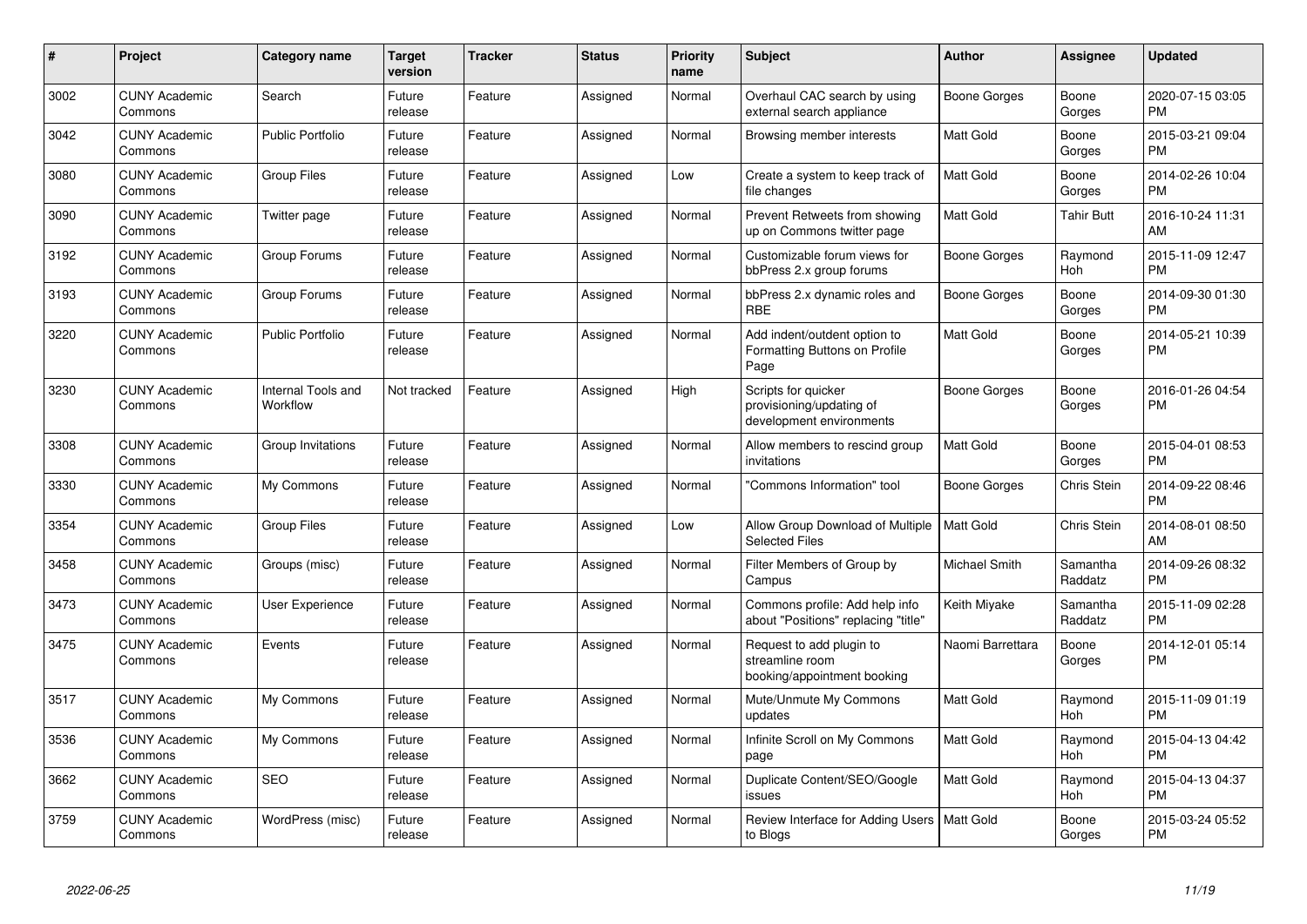| #    | Project                         | <b>Category name</b>      | <b>Target</b><br>version | <b>Tracker</b> | <b>Status</b> | <b>Priority</b><br>name | <b>Subject</b>                                                                                    | Author              | Assignee            | <b>Updated</b>                |
|------|---------------------------------|---------------------------|--------------------------|----------------|---------------|-------------------------|---------------------------------------------------------------------------------------------------|---------------------|---------------------|-------------------------------|
| 3768 | <b>CUNY Academic</b><br>Commons | <b>Public Portfolio</b>   | Future<br>release        | Feature        | Assigned      | Normal                  | Institutions/Past positions on<br>public portfolios                                               | <b>Matt Gold</b>    | Boone<br>Gorges     | 2018-04-23 10:44<br>AM        |
| 3770 | <b>CUNY Academic</b><br>Commons | <b>Public Portfolio</b>   | Future<br>release        | Feature        | Assigned      | Normal                  | Improve Layout/Formatting of<br>Positions Area on Public<br><b>Portfolios</b>                     | Matt Gold           | Chris Stein         | 2015-04-01 09:17<br><b>PM</b> |
| 4053 | <b>CUNY Academic</b><br>Commons | Events                    | Future<br>release        | Feature        | Assigned      | Normal                  | Create new tab for past events                                                                    | Matt Gold           | Boone<br>Gorges     | 2015-05-12 02:10<br><b>PM</b> |
| 4238 | <b>CUNY Academic</b><br>Commons | Events                    | Future<br>release        | Feature        | Assigned      | Normal                  | Copy Events to Other Groups?                                                                      | Matt Gold           | Boone<br>Gorges     | 2015-07-02 10:08<br>AM        |
| 4980 | <b>CUNY Academic</b><br>Commons | Home Page                 | Future<br>release        | Feature        | Assigned      | Normal                  | CAC Featured Content -- Adding<br>Randomization                                                   | Matt Gold           | Boone<br>Gorges     | 2016-12-12 03:01<br><b>PM</b> |
| 5016 | <b>CUNY Academic</b><br>Commons | Events                    | Future<br>release        | Feature        | Assigned      | Low                     | Allow comments to be posted on<br>events                                                          | <b>Matt Gold</b>    | Raymond<br>Hoh      | 2019-03-01 02:23<br><b>PM</b> |
| 5225 | <b>CUNY Academic</b><br>Commons | Registration              | Future<br>release        | Feature        | Assigned      | Normal                  | On-boarding Issues                                                                                | Luke Waltzer        | Samantha<br>Raddatz | 2016-02-12 02:58<br><b>PM</b> |
| 5234 | <b>CUNY Academic</b><br>Commons | Membership                | Future<br>release        | Feature        | Assigned      | Normal                  | Write Unconfirmed patch for WP                                                                    | <b>Boone Gorges</b> | Boone<br>Gorges     | 2016-10-24 11:18<br>AM        |
| 5316 | <b>CUNY Academic</b><br>Commons | User Experience           | Future<br>release        | Feature        | Assigned      | Normal                  | Prompt user email address<br>updates                                                              | <b>Matt Gold</b>    | Stephen Real        | 2016-12-21 03:30<br>PM        |
| 5581 | <b>CUNY Academic</b><br>Commons | Analytics                 | Future<br>release        | Feature        | Assigned      | Normal                  | <b>Explore alternatives to Google</b><br>Analytics                                                | Matt Gold           | Valerie<br>Townsend | 2020-04-17 03:12<br>PM        |
| 5696 | <b>CUNY Academic</b><br>Commons | Events                    | Future<br>release        | Feature        | Assigned      | Normal                  | Events Calendar - display options<br>calendar aggregation                                         | <b>Matt Gold</b>    | Boone<br>Gorges     | 2016-10-13 11:44<br>AM        |
| 5955 | <b>CUNY Academic</b><br>Commons | Outreach                  | Future<br>release        | Feature        | Assigned      | Normal                  | Create auto-newsletter for<br>commons members                                                     | Matt Gold           | Luke Waltzer        | 2016-08-30 10:34<br>AM        |
| 6115 | <b>CUNY Academic</b><br>Commons | Publicity                 | Not tracked              | Feature        | Assigned      | Normal                  | create digital signage for GC                                                                     | <b>Matt Gold</b>    | scott voth          | 2016-10-11 10:09<br><b>PM</b> |
| 6426 | <b>CUNY Academic</b><br>Commons | Spam/Spam<br>Prevention   | Future<br>release        | Feature        | Assigned      | Normal                  | Force captcha on all comments?                                                                    | <b>Matt Gold</b>    | <b>Tahir Butt</b>   | 2016-10-24 02:06<br><b>PM</b> |
| 7828 | <b>CUNY Academic</b><br>Commons |                           | Not tracked              | Feature        | Assigned      | Normal                  | Theme Assessment 2017                                                                             | Margaret Galvan     | Margaret<br>Galvan  | 2017-05-02 10:41<br><b>PM</b> |
| 8836 | <b>CUNY Academic</b><br>Commons | <b>Blogs (BuddyPress)</b> | Future<br>release        | Feature        | Assigned      | Normal                  | Redesign site launch process                                                                      | Matt Gold           | Boone<br>Gorges     | 2019-10-03 02:49<br><b>PM</b> |
| 8837 | <b>CUNY Academic</b><br>Commons |                           | Not tracked              | Feature        | Assigned      | Normal                  | Create a form to request info from   Matt Gold<br>people requesting premium<br>themes and plugins |                     | Marilyn<br>Weber    | 2017-11-14 03:35<br>PM        |
| 8898 | <b>CUNY Academic</b><br>Commons | Social Paper              | Not tracked              | Feature        | Assigned      | Normal                  | Usage data on docs and social<br>paper                                                            | Matt Gold           | Matt Gold           | 2017-11-16 11:32<br>AM        |
| 8900 | <b>CUNY Academic</b><br>Commons | Accessibility             | Future<br>release        | Feature        | Assigned      | Normal                  | Look into tools to enforce<br>accessibility in WP environment                                     | Matt Gold           | Boone<br>Gorges     | 2022-04-26 11:59<br>AM        |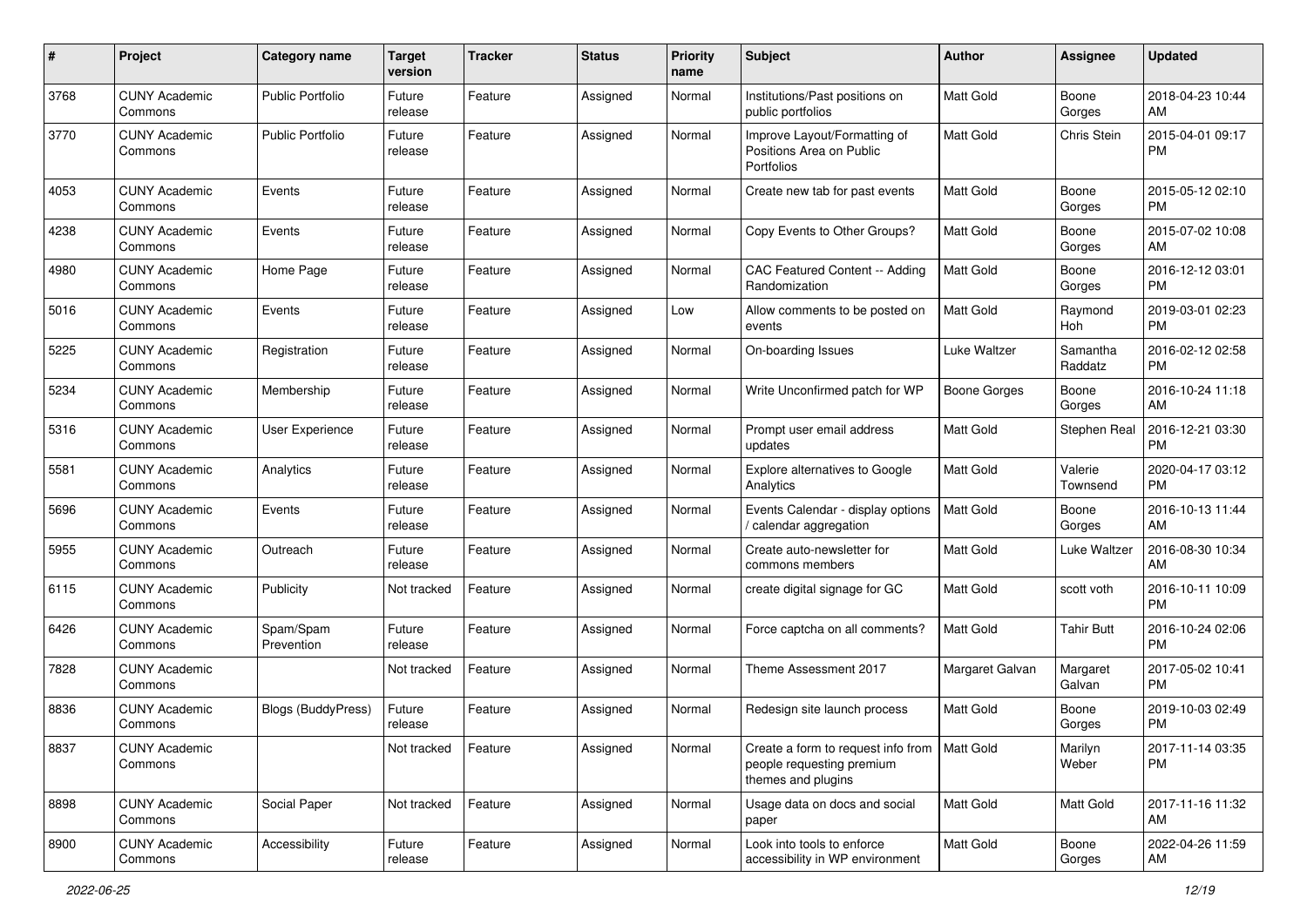| #     | Project                         | <b>Category name</b>       | <b>Target</b><br>version | <b>Tracker</b> | <b>Status</b> | <b>Priority</b><br>name | Subject                                                                                    | Author              | Assignee            | <b>Updated</b>                |
|-------|---------------------------------|----------------------------|--------------------------|----------------|---------------|-------------------------|--------------------------------------------------------------------------------------------|---------------------|---------------------|-------------------------------|
| 8901  | <b>CUNY Academic</b><br>Commons | Accessibility              | Future<br>release        | Feature        | Assigned      | Normal                  | Theme analysis for accessibility                                                           | <b>Matt Gold</b>    | Boone<br>Gorges     | 2022-04-26 11:59<br>AM        |
| 8902  | <b>CUNY Academic</b><br>Commons | Design                     | Not tracked              | Feature        | Assigned      | Normal                  | Report back on research on<br><b>BuddyPress themes</b>                                     | <b>Matt Gold</b>    | Michael Smith       | 2017-11-10 12:31<br><b>PM</b> |
| 8976  | <b>CUNY Academic</b><br>Commons | Reply By Email             | Not tracked              | Feature        | Assigned      | Normal                  | Package RBE new topics<br>posting?                                                         | <b>Matt Gold</b>    | Raymond<br>Hoh      | 2017-12-04 02:34<br><b>PM</b> |
| 9028  | <b>CUNY Academic</b><br>Commons | Onboarding                 | Future<br>release        | Feature        | Assigned      | Normal                  | suggest groups to new members<br>during the registration process                           | <b>Matt Gold</b>    | Chris Stein         | 2018-10-24 12:34<br><b>PM</b> |
| 9895  | <b>CUNY Academic</b><br>Commons | Onboarding                 | Future<br>release        | Feature        | Assigned      | Normal                  | Add "Accept Invitation"<br>link/button/function to Group<br>and/or Site invitation emails? | Luke Waltzer        | Boone<br>Gorges     | 2018-06-07 12:42<br><b>PM</b> |
| 10368 | <b>CUNY Academic</b><br>Commons |                            | Future<br>release        | Feature        | Assigned      | Normal                  | Use ORCID data to populate<br>academic profile page                                        | Stephen Francoeur   | Boone<br>Gorges     | 2018-09-25 01:53<br><b>PM</b> |
| 10659 | <b>CUNY Academic</b><br>Commons | Group Forums               | Future<br>release        | Feature        | Assigned      | Normal                  | Post to multiple groups via email                                                          | <b>Matt Gold</b>    | Raymond<br>Hoh      | 2018-11-15 12:54<br>AM        |
| 11517 | <b>CUNY Academic</b><br>Commons |                            | Not tracked              | Feature        | Assigned      | Normal                  | wp-accessibility plugin should not<br>strip 'target="_blank" by default                    | <b>Boone Gorges</b> | Laurie Hurson       | 2019-09-24 09:57<br>AM        |
| 15604 | <b>CUNY Academic</b><br>Commons | <b>Email Notifications</b> | Future<br>release        | Feature        | Assigned      | Normal                  | Restructure Commons Group<br>Digest Email Messages                                         | <b>Matt Gold</b>    | Boone<br>Gorges     | 2022-05-26 10:45<br>AM        |
| 636   | <b>CUNY Academic</b><br>Commons | WordPress (misc)           | Not tracked              | Support        | Assigned      | Normal                  | Create Lynda.com-like Table of<br>Contents for Prospective Tutorial<br>Screencasts         | <b>Matt Gold</b>    | scott voth          | 2016-02-23 03:12<br><b>PM</b> |
| 2175  | <b>CUNY Academic</b><br>Commons | WordPress (misc)           | Not tracked              | Support        | Assigned      | Normal                  | Subscibe 2 vs. Jetpack<br>subscription options                                             | local admin         | <b>Matt Gold</b>    | 2016-01-26 04:58<br><b>PM</b> |
| 3492  | <b>CUNY Academic</b><br>Commons | <b>WordPress Themes</b>    | Future<br>release        | Support        | Assigned      | Normal                  | Add CBOX theme to the<br>Commons                                                           | scott voth          | Raymond<br>Hoh      | 2014-10-08 05:55<br><b>PM</b> |
| 4070  | <b>CUNY Academic</b><br>Commons | Analytics                  | Not tracked              | Support        | Assigned      | Normal                  | Request for JITP site analytics                                                            | Matt Gold           | Seth Persons        | 2016-02-23 03:09<br><b>PM</b> |
| 4986  | <b>CUNY Academic</b><br>Commons | ZenDesk                    | Not tracked              | Support        | Assigned      | Normal                  | Prepare documentation for<br>Zendesk re web widget                                         | Matt Gold           | Samantha<br>Raddatz | 2016-02-25 03:09<br><b>PM</b> |
| 9941  | <b>CUNY Academic</b><br>Commons | Wiki                       | Not tracked              | Support        | Assigned      | Normal                  | Wiki functionality                                                                         | Matt Gold           | Boone<br>Gorges     | 2018-06-26 10:57<br>AM        |
| 11519 | <b>CUNY Academic</b><br>Commons |                            | Not tracked              | Support        | Assigned      | Normal                  | comment option not appearing                                                               | Marilyn Weber       |                     | 2019-09-24 10:28<br>AM        |
| 13946 | <b>CUNY Academic</b><br>Commons | <b>WordPress Plugins</b>   | 2.1.0                    | Support        | Assigned      | Normal                  | Custom Embed handler For<br>OneDrive files                                                 | scott voth          | Raymond<br>Hoh      | 2022-05-26 10:46<br>AM        |
| 14439 | <b>CUNY Academic</b><br>Commons | Spam/Spam<br>Prevention    | 2.0.2                    | Support        | Assigned      | Normal                  | Aprroved comments held for<br>moderation                                                   | Laurie Hurson       | Raymond<br>Hoh      | 2022-06-14 11:36<br>AM        |
| 2666  | <b>CUNY Academic</b><br>Commons | About page                 | Not tracked              | Documentation  | Assigned      | Normal                  | <b>Update About Text</b>                                                                   | Chris Stein         | Luke Waltzer        | 2016-03-04 11:19<br>AM        |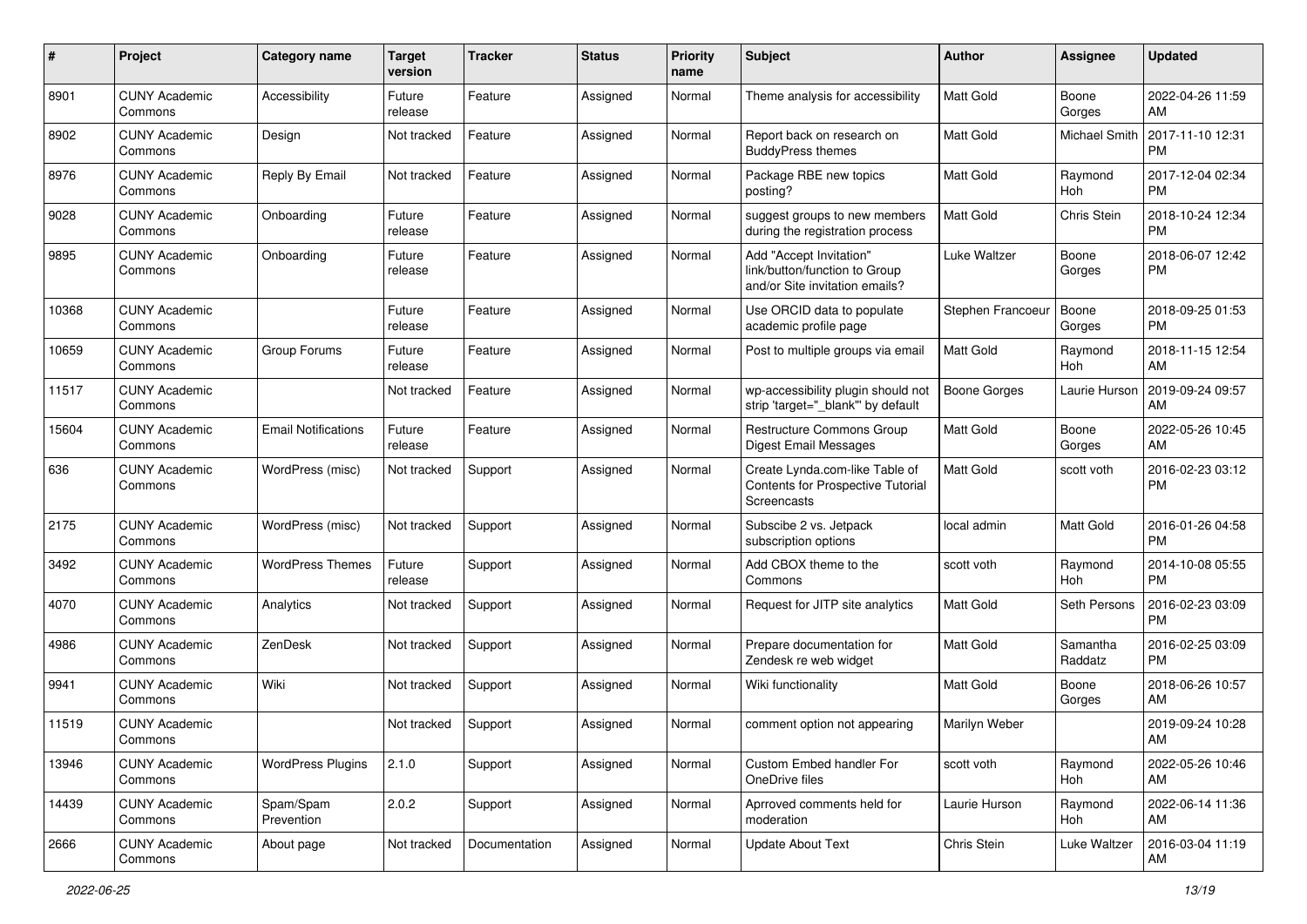| #    | Project                         | <b>Category name</b>     | <b>Target</b><br>version | <b>Tracker</b> | <b>Status</b> | <b>Priority</b><br>name | Subject                                                                | Author             | Assignee            | <b>Updated</b>                |
|------|---------------------------------|--------------------------|--------------------------|----------------|---------------|-------------------------|------------------------------------------------------------------------|--------------------|---------------------|-------------------------------|
| 3524 | <b>CUNY Academic</b><br>Commons | Documentation            | Not tracked              | Documentation  | Assigned      | Normal                  | Post describing all you can do<br>when starting up a new<br>blog/group | <b>Matt Gold</b>   | scott voth          | 2014-10-04 12:56<br><b>PM</b> |
| 8666 | <b>CUNY Academic</b><br>Commons | Teaching                 | Not tracked              | Documentation  | Assigned      | Normal                  | Create Teaching on the<br>Commons Resource Page                        | <b>Matt Gold</b>   | Laurie Hurson       | 2019-09-23 03:16<br>PM        |
| 9015 | <b>CUNY Academic</b><br>Commons | Groups (misc)            | Not tracked              | Outreach       | Assigned      | Normal                  | Email group admins the email<br>addresses of their groups              | Matt Gold          | Matt Gold           | 2018-01-02 09:54<br>AM        |
| 2612 | <b>CUNY Academic</b><br>Commons |                          | Not tracked              | Publicity      | Assigned      | Normal                  | Pinterest site for the Commons                                         | local admin        | Sarah<br>Morgano    | 2016-03-04 11:19<br>AM        |
| 3510 | <b>CUNY Academic</b><br>Commons | Publicity                | 1.7                      | Publicity      | Assigned      | Normal                  | Post on the News Blog re: 'My<br>Commons'                              | Micki Kaufman      | Sarah<br>Morgano    | 2014-10-15 11:18<br>AM        |
| 3511 | <b>CUNY Academic</b><br>Commons | Publicity                | 1.7                      | Publicity      | Assigned      | Normal                  | Social media for 1.7                                                   | Micki Kaufman      | Sarah<br>Morgano    | 2014-10-14 03:32<br><b>PM</b> |
| 860  | <b>CUNY Academic</b><br>Commons | Design                   | Future<br>release        | Design/UX      | Assigned      | Normal                  | <b>Standardize Button Treatment</b><br><b>Across the Commons</b>       | <b>Chris Stein</b> | Chris Stein         | 2014-05-01 09:45<br>AM        |
| 3577 | <b>CUNY Academic</b><br>Commons | My Commons               | Future<br>release        | Design/UX      | Assigned      | Normal                  | Replies to items in My Commons                                         | Matt Gold          | Raymond<br>Hoh      | 2015-04-09 05:19<br><b>PM</b> |
| 4027 | <b>CUNY Academic</b><br>Commons | Commons In A Box         | Not tracked              | Design/UX      | Assigned      | Normal                  | Usability review of CBOX update<br>procedures                          | Matt Gold          | Samantha<br>Raddatz | 2015-05-11 06:36<br><b>PM</b> |
| 4221 | <b>CUNY Academic</b><br>Commons | Group Forums             | Future<br>release        | Design/UX      | Assigned      | Normal                  | Add 'Number of Posts' display<br>option to Forum page                  | Samantha Raddatz   | Samantha<br>Raddatz | 2015-06-26 02:21<br><b>PM</b> |
| 4235 | <b>CUNY Academic</b><br>Commons |                          | Not tracked              | Design/UX      | Assigned      | Normal                  | Explore user experience around<br>comments on forum topics vs<br>docs  | Matt Gold          | Samantha<br>Raddatz | 2015-07-21 10:23<br>AM        |
| 4404 | <b>CUNY Academic</b><br>Commons | Public Portfolio         | Future<br>release        | Design/UX      | Assigned      | Normal                  | Change color of permissions info<br>on portfolio editing interface     | <b>Matt Gold</b>   | Samantha<br>Raddatz | 2015-08-11 05:28<br><b>PM</b> |
| 4903 | <b>CUNY Academic</b><br>Commons | Events                   | Future<br>release        | Design/UX      | Assigned      | Normal                  | Improving visual appearance of<br>event calendars                      | <b>Matt Gold</b>   | Boone<br>Gorges     | 2016-10-13 11:51<br>AM        |
| 6298 | <b>CUNY Academic</b><br>Commons | <b>User Experience</b>   | Not tracked              | Design/UX      | Assigned      | Normal                  | Examine data from survey                                               | Matt Gold          | Margaret<br>Galvan  | 2016-10-14 12:16<br><b>PM</b> |
| 6392 | <b>CUNY Academic</b><br>Commons | Group Forums             | Future<br>release        | Design/UX      | Assigned      | Low                     | Composition/Preview Panes in<br>Forum Posts                            | Luke Waltzer       | Paige Dupont        | 2016-10-21 04:26<br><b>PM</b> |
| 8078 | <b>CUNY Academic</b><br>Commons | <b>WordPress Plugins</b> | Future<br>release        | System Upgrade | Assigned      | Normal                  | CommentPress Updates                                                   | Margaret Galvan    | Christian<br>Wach   | 2017-05-08 03:49<br>PM        |
| 3939 | <b>CUNY Academic</b><br>Commons | <b>WordPress Plugins</b> | Future<br>release        | Bug            | Hold          | Normal                  | Activity stream support for<br>Co-Authors Plus plugin                  | Raymond Hoh        | Raymond<br>Hoh      | 2015-11-09 06:13<br><b>PM</b> |
| 8991 | <b>CUNY Academic</b><br>Commons | Reply By Email           | Not tracked              | <b>Bug</b>     | Hold          | Normal                  | RBE duplicate email message<br>issue                                   | Matt Gold          | Raymond<br>Hoh      | 2018-02-18 08:53<br>PM        |
| 9060 | <b>CUNY Academic</b><br>Commons | Commons In A Box         | Not tracked              | Bug            | Hold          | Normal                  | Problems with CBox image library<br>upload                             | Lisa Rhody         | Raymond<br>Hoh      | 2018-01-10 03:26<br>PM        |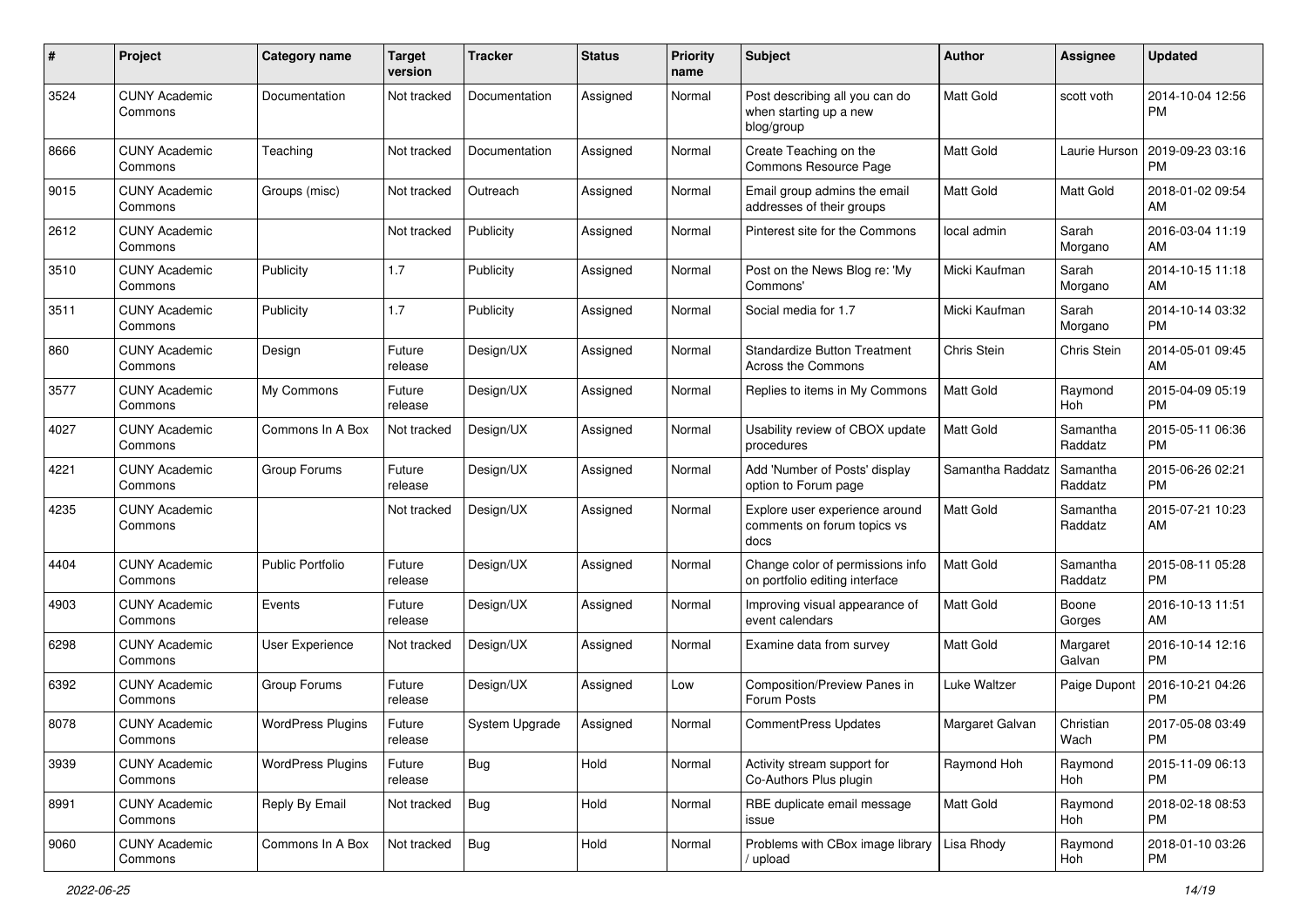| #     | <b>Project</b>                  | <b>Category name</b>       | <b>Target</b><br>version | <b>Tracker</b> | <b>Status</b>        | <b>Priority</b><br>name | <b>Subject</b>                                                                                  | <b>Author</b>    | Assignee            | <b>Updated</b>                |
|-------|---------------------------------|----------------------------|--------------------------|----------------|----------------------|-------------------------|-------------------------------------------------------------------------------------------------|------------------|---------------------|-------------------------------|
| 14113 | <b>CUNY Academic</b><br>Commons | WordPress (misc)           | Future<br>release        | Bug            | Hold                 | Normal                  | Block Editor Not Working on this<br>page - Json error                                           | scott voth       | Boone<br>Gorges     | 2021-03-05 11:01<br>AM        |
| 8756  | <b>CUNY Academic</b><br>Commons | Group Blogs                | Future<br>release        | Feature        | Hold                 | Normal                  | Connect multiple blogs to one<br>group?                                                         | Matt Gold        | Boone<br>Gorges     | 2017-09-30 10:42<br>AM        |
| 13912 | <b>CUNY Academic</b><br>Commons |                            | Not tracked              | Feature        | Hold                 | Low                     | posting "missed schedule"                                                                       | Marilyn Weber    |                     | 2021-02-23 10:46<br>AM        |
| 16092 | <b>CUNY Academic</b><br>Commons |                            | Future<br>release        | Feature        | Hold                 | Normal                  | Don't show main site in Site<br>search results                                                  | Boone Gorges     | Boone<br>Gorges     | 2022-05-17 03:12<br><b>PM</b> |
| 11848 | <b>CUNY Academic</b><br>Commons |                            | Not tracked              | Support        | Hold                 | Normal                  | a Dean of Faculty wants to share<br>a large file                                                | Marilyn Weber    |                     | 2019-09-24 08:44<br>AM        |
| 3369  | <b>CUNY Academic</b><br>Commons | Reply By Email             | Not tracked              | Outreach       | Hold                 | Normal                  | Release reply by email to WP<br>plugin directory                                                | Matt Gold        | Raymond<br>Hoh      | 2016-03-01 12:46<br><b>PM</b> |
| 5317  | <b>CUNY Academic</b><br>Commons | Group Blogs                | Not tracked              | <b>Bug</b>     | Reporter<br>Feedback | Normal                  | Notifications of New Post Didn't<br>Come                                                        | Luke Waltzer     | Samantha<br>Raddatz | 2016-03-21 10:41<br><b>PM</b> |
| 6356  | <b>CUNY Academic</b><br>Commons | <b>WordPress Plugins</b>   | Future<br>release        | Bug            | Reporter<br>Feedback | Low                     | Should Subscribe2 be<br>deprecated?                                                             | Luke Waltzer     |                     | 2017-03-20 12:20<br><b>PM</b> |
| 6644  | <b>CUNY Academic</b><br>Commons |                            | Not tracked              | <b>Bug</b>     | Reporter<br>Feedback | High                    | White Screen at Login Pge                                                                       | Luke Waltzer     | Raymond<br>Hoh      | 2016-11-21 10:34<br><b>PM</b> |
| 8675  | <b>CUNY Academic</b><br>Commons | User Onboarding            | Future<br>release        | Bug            | Reporter<br>Feedback | Low                     | Add new User search screen calls<br>for the input of email address but<br>doesn't work with one | Paul Hebert      | Boone<br>Gorges     | 2017-10-11 11:17<br>AM        |
| 9289  | <b>CUNY Academic</b><br>Commons | <b>WordPress Plugins</b>   | Future<br>release        | Bug            | Reporter<br>Feedback | Normal                  | Email Users Plugin                                                                              | Laurie Hurson    | Boone<br>Gorges     | 2018-10-24 12:34<br><b>PM</b> |
| 9515  | <b>CUNY Academic</b><br>Commons | <b>WordPress Plugins</b>   | Not tracked              | <b>Bug</b>     | Reporter<br>Feedback | Normal                  | Text to Speech plugin - "More<br>Slowly" checkbox not working                                   | scott voth       | Boone<br>Gorges     | 2018-06-13 02:26<br><b>PM</b> |
| 9979  | <b>CUNY Academic</b><br>Commons | <b>Email Notifications</b> | Not tracked              | <b>Bug</b>     | Reporter<br>Feedback | Normal                  | Reports of slow email activation<br>emails                                                      | <b>Matt Gold</b> | Boone<br>Gorges     | 2018-08-29 09:40<br><b>PM</b> |
| 10040 | <b>CUNY Academic</b><br>Commons | WordPress (misc)           | Not tracked              | Bug            | Reporter<br>Feedback | Normal                  | User doesn't see full list of themes                                                            | <b>Matt Gold</b> | Boone<br>Gorges     | 2018-07-25 10:12<br>AM        |
| 10262 | <b>CUNY Academic</b><br>Commons |                            | Not tracked              | <b>Bug</b>     | Reporter<br>Feedback | Normal                  | Newsletter Plugin: Broken Image<br>at Bottom of All Newsletters                                 | Mark Webb        | Raymond<br>Hoh      | 2018-08-30 05:17<br><b>PM</b> |
| 10678 | <b>CUNY Academic</b><br>Commons |                            | Not tracked              | Bug            | Reporter<br>Feedback | High                    | Newsletter Plugin Not Sending<br><b>Out Newsletters</b>                                         | Mark Webb        | Boone<br>Gorges     | 2019-09-16 09:38<br><b>PM</b> |
| 10769 | <b>CUNY Academic</b><br>Commons | <b>WordPress Themes</b>    | Not tracked              | Bug            | Reporter<br>Feedback | Normal                  | 2011 Theme Sidebar                                                                              | Mark Webb        |                     | 2018-12-04 04:09<br><b>PM</b> |
| 11120 | <b>CUNY Academic</b><br>Commons | <b>WordPress Plugins</b>   | Not tracked              | <b>Bug</b>     | Reporter<br>Feedback | Normal                  | Events Manager Events Not<br>Showing Up                                                         | Mark Webb        |                     | 2019-02-27 04:10<br><b>PM</b> |
| 11415 | <b>CUNY Academic</b><br>Commons | <b>WordPress Plugins</b>   | Not tracked              | <b>Bug</b>     | Reporter<br>Feedback | Normal                  | Blog Subscriptions in Jetpack                                                                   | Laurie Hurson    |                     | 2019-05-14 10:34<br>AM        |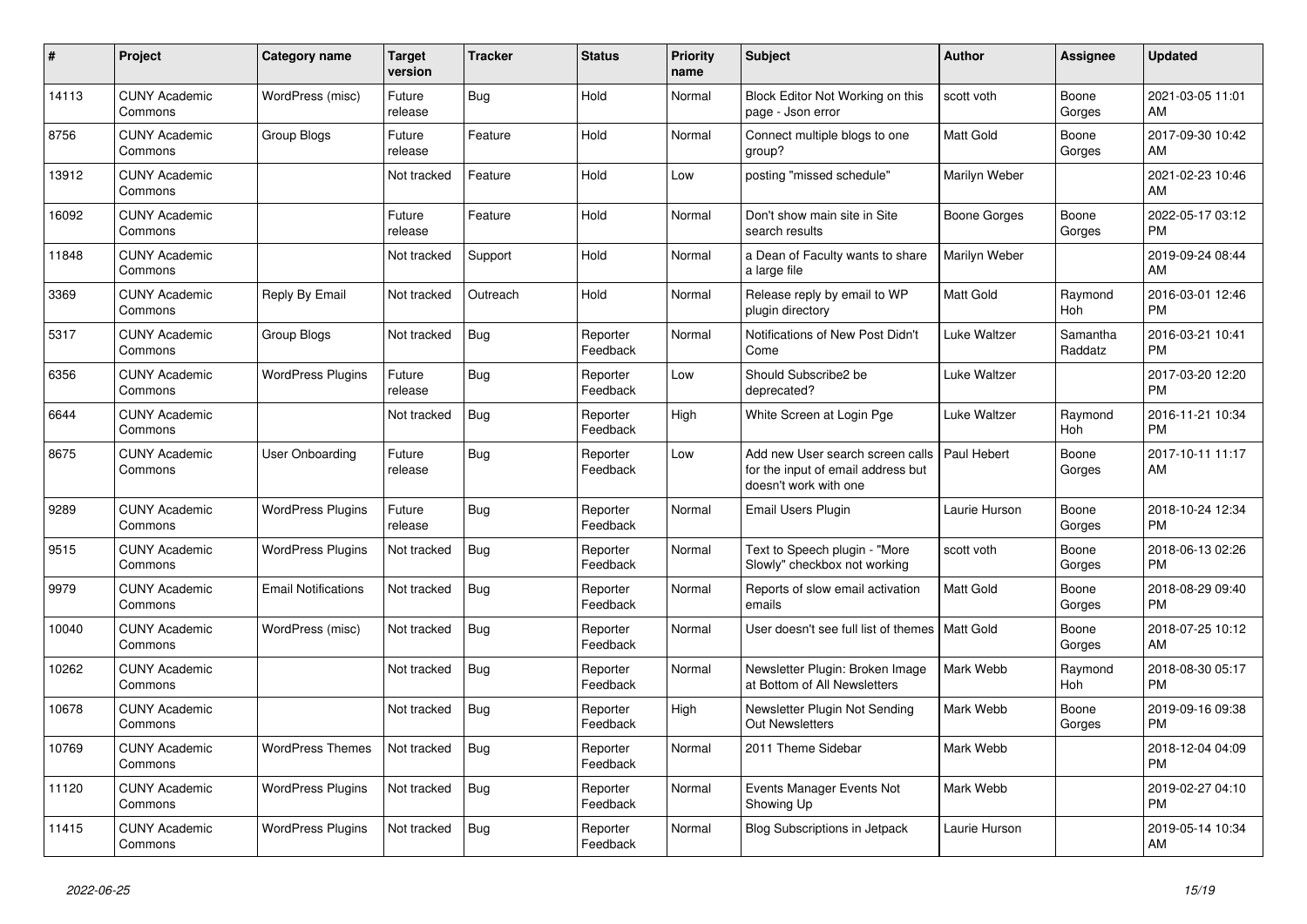| #     | Project                         | <b>Category name</b>       | Target<br>version | <b>Tracker</b> | <b>Status</b>        | <b>Priority</b><br>name | <b>Subject</b>                                                                                | <b>Author</b>           | <b>Assignee</b>       | <b>Updated</b>                |
|-------|---------------------------------|----------------------------|-------------------|----------------|----------------------|-------------------------|-----------------------------------------------------------------------------------------------|-------------------------|-----------------------|-------------------------------|
| 11556 | <b>CUNY Academic</b><br>Commons | Courses                    | Not tracked       | <b>Bug</b>     | Reporter<br>Feedback | Normal                  | Instructor name given in course<br>listing                                                    | Tom Harbison            |                       | 2019-06-25 04:12<br><b>PM</b> |
| 11971 | <b>CUNY Academic</b><br>Commons | <b>Email Notifications</b> | Future<br>release | Bug            | Reporter<br>Feedback | Low                     | Pictures obscured in emailed post<br>notifications                                            | Marilyn Weber           | Raymond<br>Hoh        | 2019-11-21 01:14<br><b>PM</b> |
| 12198 | <b>CUNY Academic</b><br>Commons |                            | Not tracked       | <b>Bug</b>     | Reporter<br>Feedback | Normal                  | Duplicate listing in My Sites                                                                 | Tom Harbison            |                       | 2019-12-09 05:50<br><b>PM</b> |
| 12360 | <b>CUNY Academic</b><br>Commons | <b>WordPress Themes</b>    | Not tracked       | <b>Bug</b>     | Reporter<br>Feedback | Normal                  | site just says "DANTE We are<br>currently in maintenance mode,<br>please check back shortly." | Marilyn Weber           |                       | 2020-02-04 12:13<br><b>PM</b> |
| 13328 | <b>CUNY Academic</b><br>Commons | Group Forums               | Not tracked       | <b>Bug</b>     | Reporter<br>Feedback | Normal                  | cross-posting in two related<br>groups                                                        | Marilyn Weber           | Raymond<br><b>Hoh</b> | 2020-09-15 10:39<br><b>PM</b> |
| 14483 | <b>CUNY Academic</b><br>Commons | WordPress - Media          | Not tracked       | Bug            | Reporter<br>Feedback | Normal                  | <b>Wordpress PDF Embed Stopped</b><br>Working after JITP Media Clone                          | <b>Patrick DeDauw</b>   | Boone<br>Gorges       | 2021-05-20 01:51<br><b>PM</b> |
| 14629 | <b>CUNY Academic</b><br>Commons |                            | Not tracked       | Bug            | Reporter<br>Feedback | Normal                  | Possible Post Order Bug?                                                                      | <b>Syelle Graves</b>    |                       | 2021-09-14 10:47<br>AM        |
| 15242 | <b>CUNY Academic</b><br>Commons | Performance                | Not tracked       | <b>Bug</b>     | Reporter<br>Feedback | Normal                  | Slugist site                                                                                  | Raffi<br>Khatchadourian | Boone<br>Gorges       | 2022-02-07 11:14<br>AM        |
| 15516 | <b>CUNY Academic</b><br>Commons | <b>WordPress Plugins</b>   |                   | Bug            | Reporter<br>Feedback | Normal                  | Can't publish or save draft of post<br>on wordpress.com                                       | Raffi<br>Khatchadourian | Raymond<br>Hoh        | 2022-03-02 05:52<br><b>PM</b> |
| 16245 | <b>CUNY Academic</b><br>Commons | WordPress (misc)           |                   | <b>Bug</b>     | Reporter<br>Feedback | Normal                  | Save Button missing on<br><b>WordPress Profile page</b>                                       | scott voth              | Raymond<br><b>Hoh</b> | 2022-06-16 03:09<br><b>PM</b> |
| 1456  | <b>CUNY Academic</b><br>Commons | Group Invitations          | Future<br>release | Feature        | Reporter<br>Feedback | Low                     | Invite to Group Button from Profile  <br>Field                                                | <b>Matt Gold</b>        | Samantha<br>Raddatz   | 2015-11-09 05:59<br><b>PM</b> |
| 1544  | <b>CUNY Academic</b><br>Commons | Groups (misc)              | Future<br>release | Feature        | Reporter<br>Feedback | Normal                  | Group Filtering and Sorting                                                                   | Matt Gold               | Chris Stein           | 2019-03-01 02:25<br><b>PM</b> |
| 7115  | <b>CUNY Academic</b><br>Commons | Groups (misc)              | Future<br>release | Feature        | Reporter<br>Feedback | Normal                  | make licensing info clear during<br>group creation                                            | <b>Matt Gold</b>        | Raymond<br>Hoh        | 2020-12-08 11:32<br>AM        |
| 9947  | <b>CUNY Academic</b><br>Commons | <b>WordPress Plugins</b>   | Future<br>release | Feature        | Reporter<br>Feedback | Normal                  | Install H5P quiz plugin                                                                       | <b>Matt Gold</b>        | Boone<br>Gorges       | 2018-09-11 11:01<br>AM        |
| 11077 | <b>CUNY Academic</b><br>Commons | Events                     | Not tracked       | Feature        | Reporter<br>Feedback | Normal                  | Show event category description<br>in event list view                                         | Raffi<br>Khatchadourian |                       | 2019-02-12 10:38<br><b>PM</b> |
| 11131 | <b>CUNY Academic</b><br>Commons |                            | Future<br>release | Feature        | Reporter<br>Feedback | Normal                  | Image Annotation Plugins                                                                      | Laurie Hurson           |                       | 2019-02-26 11:33<br>AM        |
| 11945 | <b>CUNY Academic</b><br>Commons | Reckoning                  | Future<br>release | Feature        | Reporter<br>Feedback | Normal                  | Add Comments bubble to<br>Reckoning views                                                     | Boone Gorges            | Boone<br>Gorges       | 2019-11-12 05:14<br><b>PM</b> |
| 12121 | <b>CUNY Academic</b><br>Commons | <b>WordPress Plugins</b>   | 2.0.2             | Feature        | Reporter<br>Feedback | Normal                  | Embedding H5P Iframes on<br><b>Commons Site</b>                                               | Laurie Hurson           | Boone<br>Gorges       | 2022-06-14 11:36<br>AM        |
| 12446 | <b>CUNY Academic</b><br>Commons | Groups (misc)              | Future<br>release | Feature        | Reporter<br>Feedback | Normal                  | Toggle default site to group forum<br>posting                                                 | Laurie Hurson           | Laurie Hurson         | 2020-03-10 11:57<br>AM        |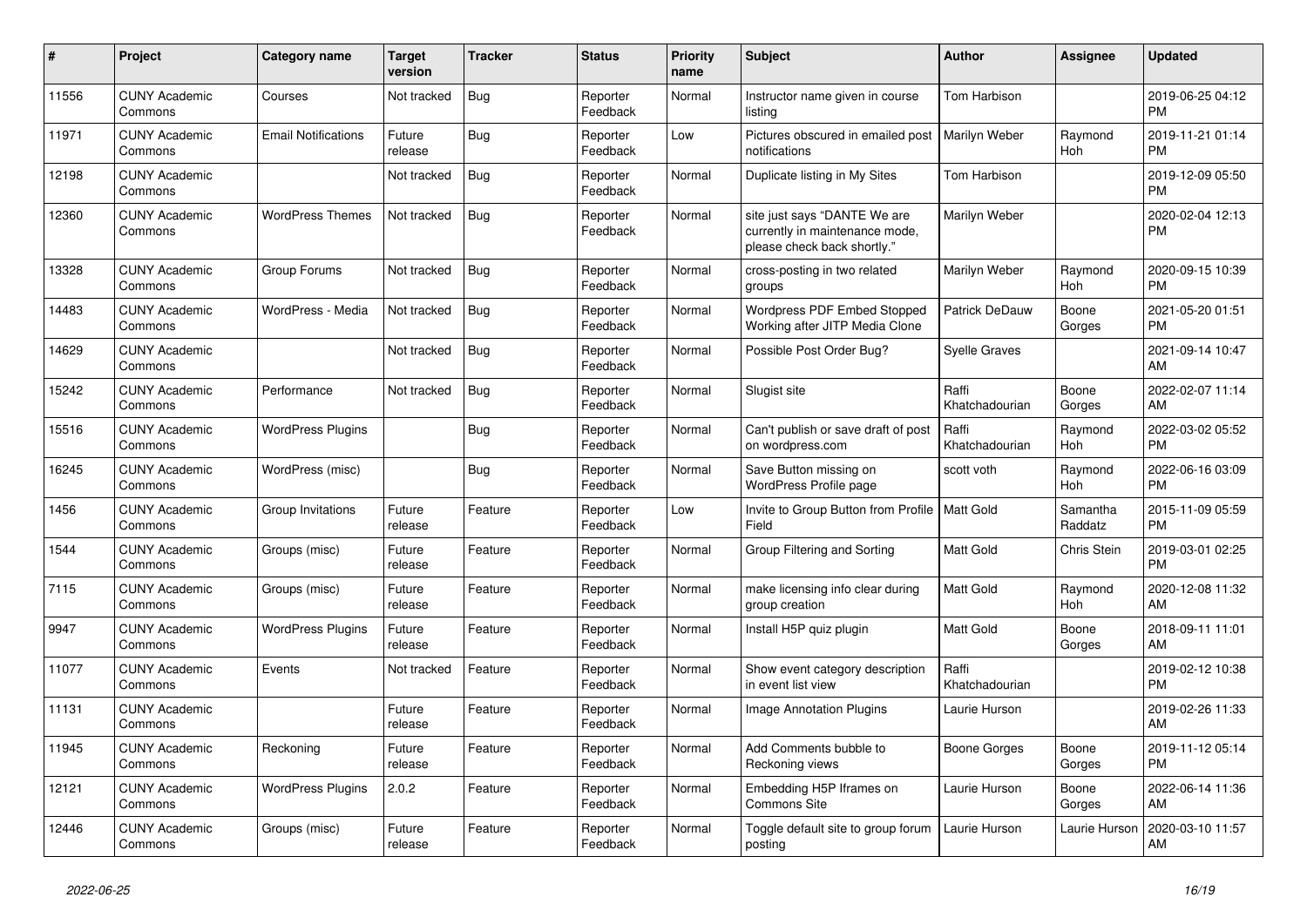| #     | Project                         | <b>Category name</b>      | <b>Target</b><br>version | <b>Tracker</b> | <b>Status</b>        | <b>Priority</b><br>name | <b>Subject</b>                                                    | <b>Author</b>           | <b>Assignee</b>  | <b>Updated</b>                |
|-------|---------------------------------|---------------------------|--------------------------|----------------|----------------------|-------------------------|-------------------------------------------------------------------|-------------------------|------------------|-------------------------------|
| 15613 | <b>CUNY Academic</b><br>Commons |                           | 2.0.2                    | Feature        | Reporter<br>Feedback | Normal                  | Adding "Passster" plugin                                          | Laurie Hurson           |                  | 2022-06-14 11:36<br>AM        |
| 15923 | <b>CUNY Academic</b><br>Commons |                           | Not tracked              | Feature        | Reporter<br>Feedback | Normal                  | <b>Bellows Plugin Adjustments</b>                                 | Laurie Hurson           |                  | 2022-04-20 10:10<br>AM        |
| 16290 | <b>CUNY Academic</b><br>Commons |                           |                          | Feature        | Reporter<br>Feedback | Normal                  | Add Table Of Contents Block<br>plug-in                            | Raffi<br>Khatchadourian |                  | 2022-06-24 10:26<br>AM        |
| 5826  | <b>CUNY Academic</b><br>Commons | <b>WordPress Plugins</b>  | Future<br>release        | Support        | Reporter<br>Feedback | Normal                  | <b>Remove Subscription Options</b><br>plugin from directory       | Sarah Morgano           | Sarah<br>Morgano | 2016-10-21 04:14<br><b>PM</b> |
| 9207  | <b>CUNY Academic</b><br>Commons |                           | Future<br>release        | Support        | Reporter<br>Feedback | Normal                  | display dashboards made in<br>Tableau?                            | Marilyn Weber           | Boone<br>Gorges  | 2018-04-10 10:42<br>AM        |
| 9211  | <b>CUNY Academic</b><br>Commons | <b>WordPress Plugins</b>  | Future<br>release        | Support        | Reporter<br>Feedback | Normal                  | Auto-Role Setting in Forum Plugin<br>Causing Some Confusion       | <b>Luke Waltzer</b>     | Boone<br>Gorges  | 2018-03-13 11:44<br>AM        |
| 10273 | <b>CUNY Academic</b><br>Commons | Registration              | Not tracked              | Support        | Reporter<br>Feedback | Normal                  | users combining CF and campus<br>address                          | Marilyn Weber           |                  | 2019-09-18 10:58<br>AM        |
| 10657 | <b>CUNY Academic</b><br>Commons |                           | Not tracked              | Support        | Reporter<br>Feedback | Normal                  | child theme problems                                              | Marilyn Weber           |                  | 2018-11-08 01:19<br><b>PM</b> |
| 10982 | <b>CUNY Academic</b><br>Commons | Domain Mapping            | Not tracked              | Support        | Reporter<br>Feedback | Normal                  | <b>CNAME</b> question                                             | scott voth              |                  | 2019-01-22 04:29<br><b>PM</b> |
| 11149 | <b>CUNY Academic</b><br>Commons |                           | Not tracked              | Support        | Reporter<br>Feedback | Normal                  | comments getting blocked                                          | Marilyn Weber           | Raymond<br>Hoh   | 2019-03-26 11:40<br>AM        |
| 11386 | <b>CUNY Academic</b><br>Commons | WordPress - Media         | Not tracked              | Support        | Reporter<br>Feedback | Normal                  | disappearing images                                               | scott voth              | Boone<br>Gorges  | 2019-05-14 10:32<br>AM        |
| 11449 | <b>CUNY Academic</b><br>Commons | WordPress - Media         | Not tracked              | Support        | Reporter<br>Feedback | Normal                  | Cloning Media Library for JITP<br>from Staging to Production Site | <b>Patrick DeDauw</b>   | Boone<br>Gorges  | 2019-05-13 12:00<br><b>PM</b> |
| 11493 | <b>CUNY Academic</b><br>Commons | Domain Mapping            | Not tracked              | Support        | Reporter<br>Feedback | Normal                  | Domain Mapping Request - Talia<br>Schaffer                        | scott voth              | Matt Gold        | 2019-08-06 08:39<br>AM        |
| 11509 | <b>CUNY Academic</b><br>Commons |                           | Not tracked              | Support        | Reporter<br>Feedback | Normal                  | deleted Page causing a Menu<br>problem?                           | Marilyn Weber           |                  | 2019-06-04 09:54<br>AM        |
| 11771 | <b>CUNY Academic</b><br>Commons |                           | Not tracked              | Support        | Reporter<br>Feedback | Normal                  | post displays in sections                                         | Marilyn Weber           |                  | 2019-08-20 10:34<br>AM        |
| 11787 | <b>CUNY Academic</b><br>Commons |                           | Not tracked              | Support        | Reporter<br>Feedback | Normal                  | automated comments notifications<br>on ZenDesk                    | Marilyn Weber           |                  | 2019-08-26 06:18<br><b>PM</b> |
| 11788 | <b>CUNY Academic</b><br>Commons | <b>WordPress Plugins</b>  | Future<br>release        | Support        | Reporter<br>Feedback | Normal                  | Plugin Request - Browse Aloud                                     | scott voth              |                  | 2019-09-24 08:42<br>AM        |
| 12004 | <b>CUNY Academic</b><br>Commons |                           | Not tracked              | Support        | Reporter<br>Feedback | Normal                  | Notifications for spam blog<br>comments                           | Gina Cherry             | Raymond<br>Hoh   | 2019-11-01 12:05<br><b>PM</b> |
| 12350 | <b>CUNY Academic</b><br>Commons | <b>Blogs (BuddyPress)</b> | Not tracked              | Support        | Reporter<br>Feedback | Normal                  | URL creation problem                                              | Marilyn Weber           |                  | 2020-02-03 11:27<br>AM        |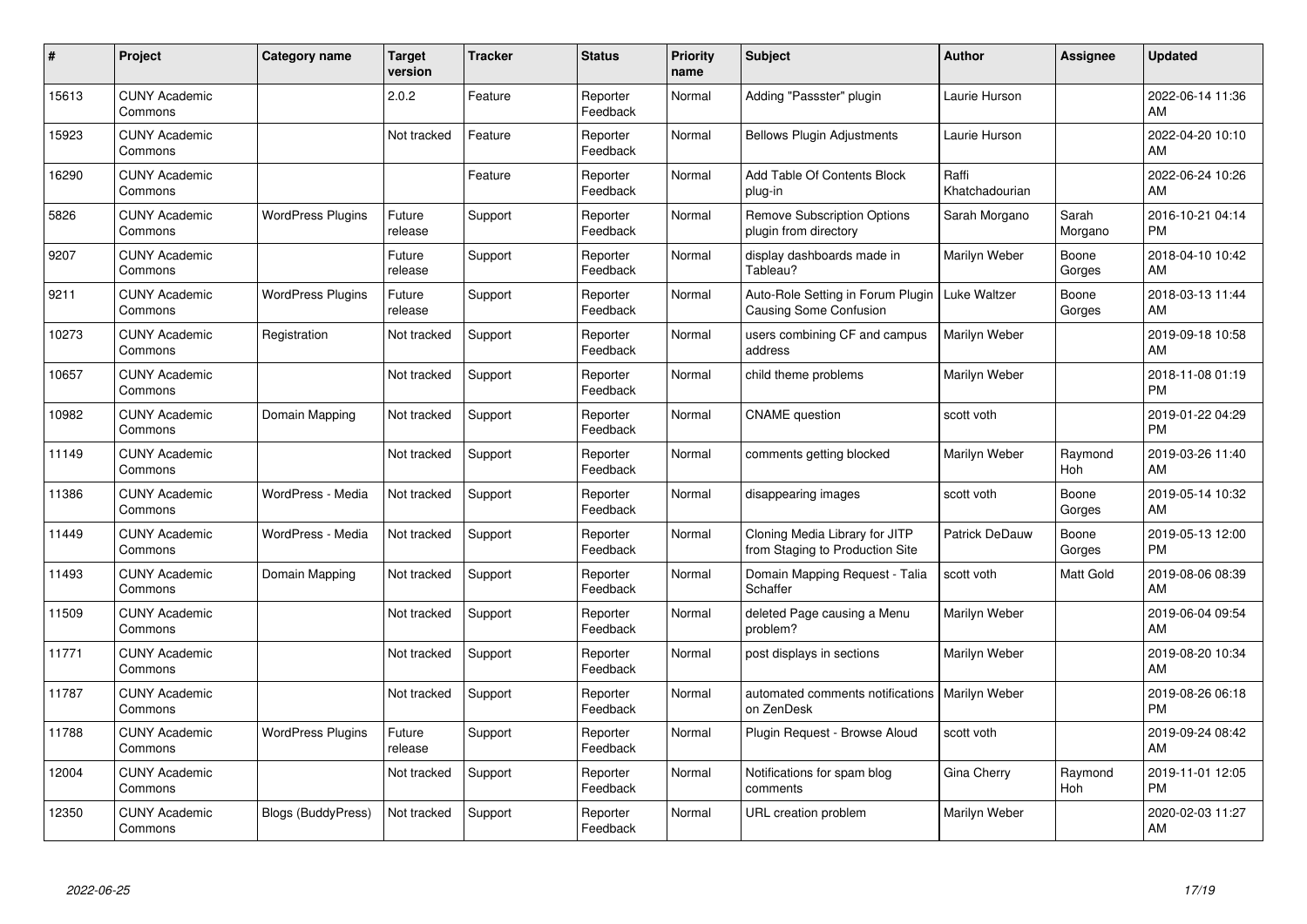| #     | Project                         | <b>Category name</b>     | <b>Target</b><br>version | <b>Tracker</b> | <b>Status</b>        | <b>Priority</b><br>name | <b>Subject</b>                                                    | <b>Author</b>  | <b>Assignee</b>       | <b>Updated</b>                |
|-------|---------------------------------|--------------------------|--------------------------|----------------|----------------------|-------------------------|-------------------------------------------------------------------|----------------|-----------------------|-------------------------------|
| 12484 | <b>CUNY Academic</b><br>Commons |                          | Not tracked              | Support        | Reporter<br>Feedback | Normal                  | Sign up Code for COIL Course<br>starting in March                 | Laurie Hurson  | Matt Gold             | 2020-03-02 02:26<br><b>PM</b> |
| 12741 | <b>CUNY Academic</b><br>Commons | <b>WordPress Plugins</b> | Not tracked              | Support        | Reporter<br>Feedback | Normal                  | Tableau Public Viz Block                                          | Marilyn Weber  | Raymond<br><b>Hoh</b> | 2020-05-12 11:00<br>AM        |
| 13034 | <b>CUNY Academic</b><br>Commons |                          | Not tracked              | Support        | Reporter<br>Feedback | Normal                  | a site is asking people to join the<br>Commons to get a download  | Marilyn Weber  |                       | 2020-07-12 07:23<br>AM        |
| 13255 | <b>CUNY Academic</b><br>Commons |                          | Not tracked              | Support        | Reporter<br>Feedback | Normal                  | Accessibility problems                                            | Marilyn Weber  |                       | 2020-09-01 05:48<br><b>PM</b> |
| 13975 | <b>CUNY Academic</b><br>Commons | Social Paper             | Not tracked              | Support        | Reporter<br>Feedback | Normal                  | can't approve comments on<br>Social Paper paper                   | Marilyn Weber  |                       | 2021-02-12 09:33<br>AM        |
| 14074 | <b>CUNY Academic</b><br>Commons | WordPress (misc)         | Not tracked              | Support        | Reporter<br>Feedback | Normal                  | page password protection<br>problem                               | Marilyn Weber  |                       | 2021-03-02 11:03<br>AM        |
| 14398 | <b>CUNY Academic</b><br>Commons |                          | Not tracked              | Support        | Reporter<br>Feedback | Normal                  | Events plug-in notification<br>problem                            | Marilyn Weber  |                       | 2021-05-11 11:21<br>AM        |
| 14538 | <b>CUNY Academic</b><br>Commons |                          | Not tracked              | Support        | Reporter<br>Feedback | Normal                  | <b>Weebly To Commons</b>                                          | Laurie Hurson  |                       | 2021-09-14 10:47<br>AM        |
| 14784 | <b>CUNY Academic</b><br>Commons |                          |                          | Support        | Reporter<br>Feedback | Normal                  | User report of logo problem when<br>using Customizer theme        | Marilyn Weber  |                       | 2021-09-17 10:25<br>AM        |
| 14842 | <b>CUNY Academic</b><br>Commons |                          | Not tracked              | Support        | Reporter<br>Feedback | Normal                  | Question about widgets and block<br>editor                        | Gina Cherry    |                       | 2021-10-06 03:01<br><b>PM</b> |
| 14900 | <b>CUNY Academic</b><br>Commons |                          | Not tracked              | Support        | Reporter<br>Feedback | Normal                  | previous theme?                                                   | Marilyn Weber  |                       | 2021-10-25 10:31<br>AM        |
| 14983 | <b>CUNY Academic</b><br>Commons | WordPress (misc)         | Not tracked              | Support        | Reporter<br>Feedback | Normal                  | 'Read More" tag not working                                       | Rebecca Krisel | Raymond<br>Hoh        | 2021-11-23 01:17<br><b>PM</b> |
| 15169 | <b>CUNY Academic</b><br>Commons |                          | 2.0.2                    | Support        | Reporter<br>Feedback | Normal                  | new Prelude website zipfiles for<br>custom theme and other files. | Marilyn Weber  |                       | 2022-06-14 11:36<br>AM        |
| 15176 | <b>CUNY Academic</b><br>Commons |                          | Not tracked              | Support        | Reporter<br>Feedback | Normal                  | Archiving Q Writing & Old<br>Wordpress Sites on the Commons       | Laurie Hurson  |                       | 2022-02-08 10:28<br>AM        |
| 15260 | <b>CUNY Academic</b><br>Commons |                          |                          | Support        | Reporter<br>Feedback | Normal                  | Diacritical markings   European<br><b>Stages</b>                  | Marilyn Weber  |                       | 2022-02-04 08:16<br>AM        |
| 15370 | <b>CUNY Academic</b><br>Commons |                          |                          | Support        | Reporter<br>Feedback | Normal                  | All-in-One Event Calendar?                                        | Marilyn Weber  |                       | 2022-02-17 11:03<br>AM        |
| 15655 | <b>CUNY Academic</b><br>Commons |                          | 2.0.2                    | Support        | Reporter<br>Feedback | Normal                  | Event Aggregator plugin?                                          | Marilyn Weber  |                       | 2022-06-14 11:36<br>AM        |
| 15978 | <b>CUNY Academic</b><br>Commons | WordPress - Media        | 2.0.2                    | Support        | Reporter<br>Feedback | Normal                  | tex files?                                                        | Marilyn Weber  | Raymond<br>Hoh        | 2022-06-14 11:36<br>AM        |
| 16099 | <b>CUNY Academic</b><br>Commons |                          |                          | Support        | Reporter<br>Feedback | Normal                  | request for Newsletter Glue                                       | Marilyn Weber  |                       | 2022-05-13 12:14<br><b>PM</b> |